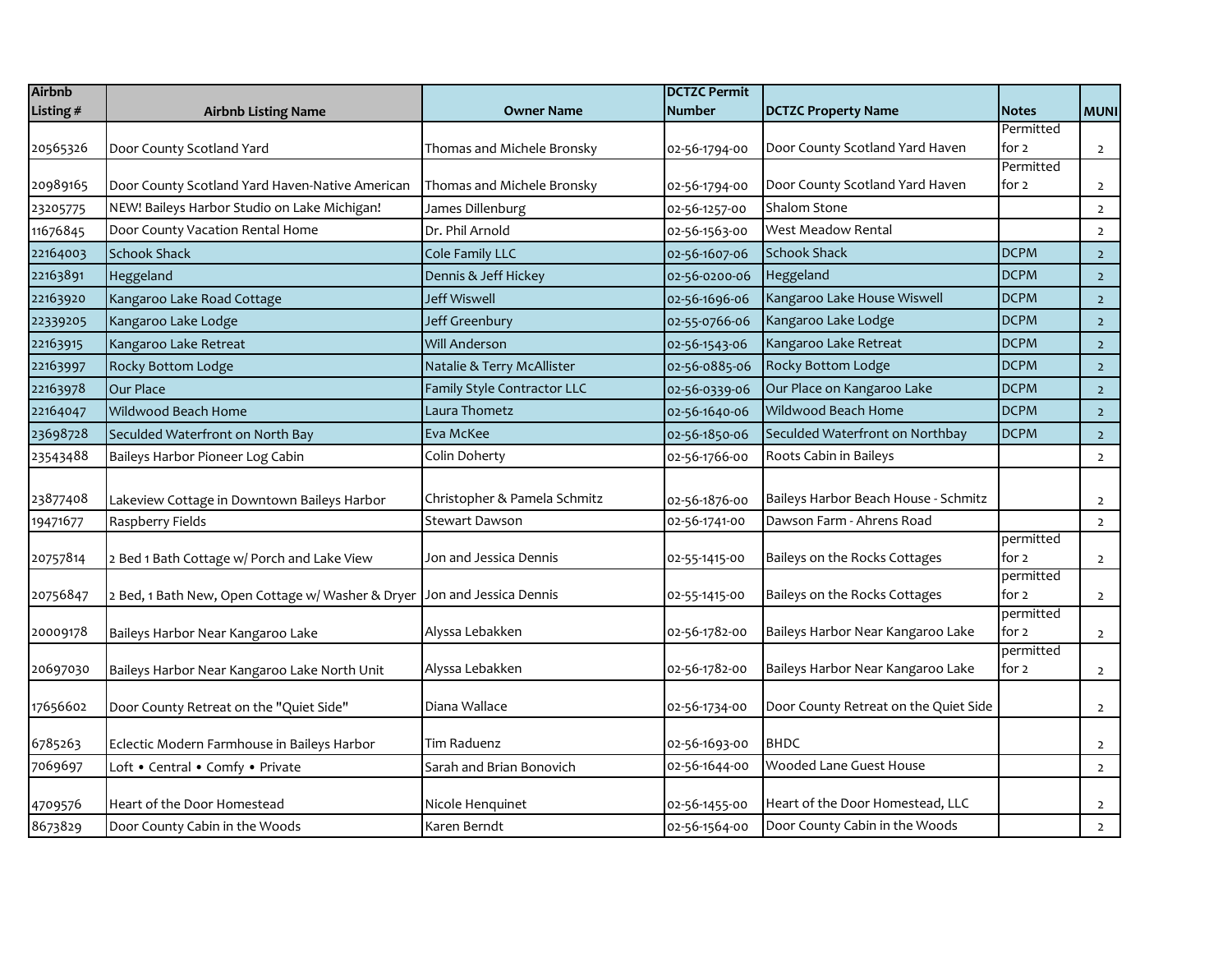|          |                                                                      |                                                    |               |                                                                    | Dreamland                                                                        |                |
|----------|----------------------------------------------------------------------|----------------------------------------------------|---------------|--------------------------------------------------------------------|----------------------------------------------------------------------------------|----------------|
| 19712891 | Burnt Hollow - Main House and Cottage Sleeps 12                      | Eleanor Poole Trust                                | 02-56-1733-13 | <b>Burnt Hollow</b>                                                | Agent                                                                            | $\overline{2}$ |
| 1254037  | Cedar Creek Lodge (sold) Islandview Lake House                       | Michael Servais                                    | 02-56-1019-00 | Cedar Creek Lodge                                                  |                                                                                  | $\overline{2}$ |
| 22186390 | Baileys Harbor Yellow Home with a View                               | Matt Horton                                        | 02-56-1826-00 | <b>Baileys Harbor Yellow House</b>                                 |                                                                                  | $\overline{2}$ |
| 8126599  | Tranquil, Sunny 3 Bedroo,/2.5 Bath Condo                             | Karen Berndt                                       | 02-56-1564-00 | Door County Cabin in the Woods-<br>Tranquil Condo                  | permitted<br>for 2                                                               | $\overline{2}$ |
|          |                                                                      |                                                    |               |                                                                    |                                                                                  |                |
| 3831684  | New- Private- Secluded Home                                          | Patrick Donley                                     | 06-56-1521-00 | Donely - 6058 CTH OO                                               |                                                                                  | 6              |
| 14101126 | Clay Banks Retreat a Quiet Home on Lake Michigan                     | Dean Zajac                                         | 06-56-1002-00 | Clay Banks Retreat                                                 |                                                                                  | 6              |
|          |                                                                      |                                                    |               |                                                                    |                                                                                  |                |
| 7340588  | The Cabin at Plum Bottom                                             | Chad Luberger/ Marlyn & Pamela Moore 08-56-1284-00 |               | The Treehouse at Plum Bottom/The<br>Carriage House at Plum Bottom  | permitted<br>for two units<br>owner is<br>hedging<br>bets with<br>three listings | 8              |
| 23543379 | Clean Cozy Landmark Condo--Book Now                                  | David Buker                                        | 08-53-1848-00 | Landmark Buker                                                     |                                                                                  | 8              |
|          | Big discount on Landmark Resort rates on 1BR                         |                                                    |               |                                                                    | permitted                                                                        |                |
| 22011733 | condo                                                                | Jewelette Neary                                    | 08-53-1817-00 | Landmark Resort-Neary                                              | for 2                                                                            | 8              |
| 21595419 | Big discount off Landmark Rates on beautiful condo Jewelette Neary   |                                                    | 08-53-1817-00 | Landmark Resort-Neary                                              | permitted<br>for 2                                                               | 8              |
| 20123459 | NEW! 2BR Egg Harbor House on 2 Acres!                                | Kerri Zergoski                                     | 08-56-1768-00 | Lodge 42                                                           |                                                                                  | 8              |
| 19082486 | Gorgeous Waterview overlooking the bay of green ba Matthew A Pidgeon |                                                    | 08-53-1754-00 | Landmark Resort - Pidgeon - Unit 205                               |                                                                                  | 8              |
| 13606442 | Cozy Farmhouse Studio                                                | Renee Schwaller and Steve Beaudot                  | 08-56-1649-00 | Farmhouse Studio                                                   |                                                                                  | 8              |
| 4950769  | The Treehouse at Plum Bottom                                         | Chad Luberger/ Marlyn & Pamela Moore 08-56-1284-00 |               | The Treehouse at Plum Bottom/ The<br>Carriage House at Plum Bottom | permitted<br>for two units<br>owner is<br>hedging<br>bets with<br>three listings | 8              |
| 6677520  | Sunset Bluff Getaway in Egg Harbor                                   | Michael & Christina Hauge                          | 08-53-0384-00 | Sunset Bluff Condo - Unit 2- Hauge                                 |                                                                                  | 8              |
|          |                                                                      |                                                    |               |                                                                    | permitted                                                                        |                |
| 19190730 | Newly Updated! 2 Bed/1 Ba Family Friendly Resort                     | Scott & Wendy Schultz                              | 08-53-1626-00 | Landmark Resort - Schultz                                          | for 2                                                                            | 8              |
| 12896781 | Renovated! 2 Bedroom/1 ba Family Friendly Resort                     | Scott & Wendy Schultz                              | 08-53-1626-00 | Landmark Resort - Schultz                                          | permitted<br>for 2                                                               | 8              |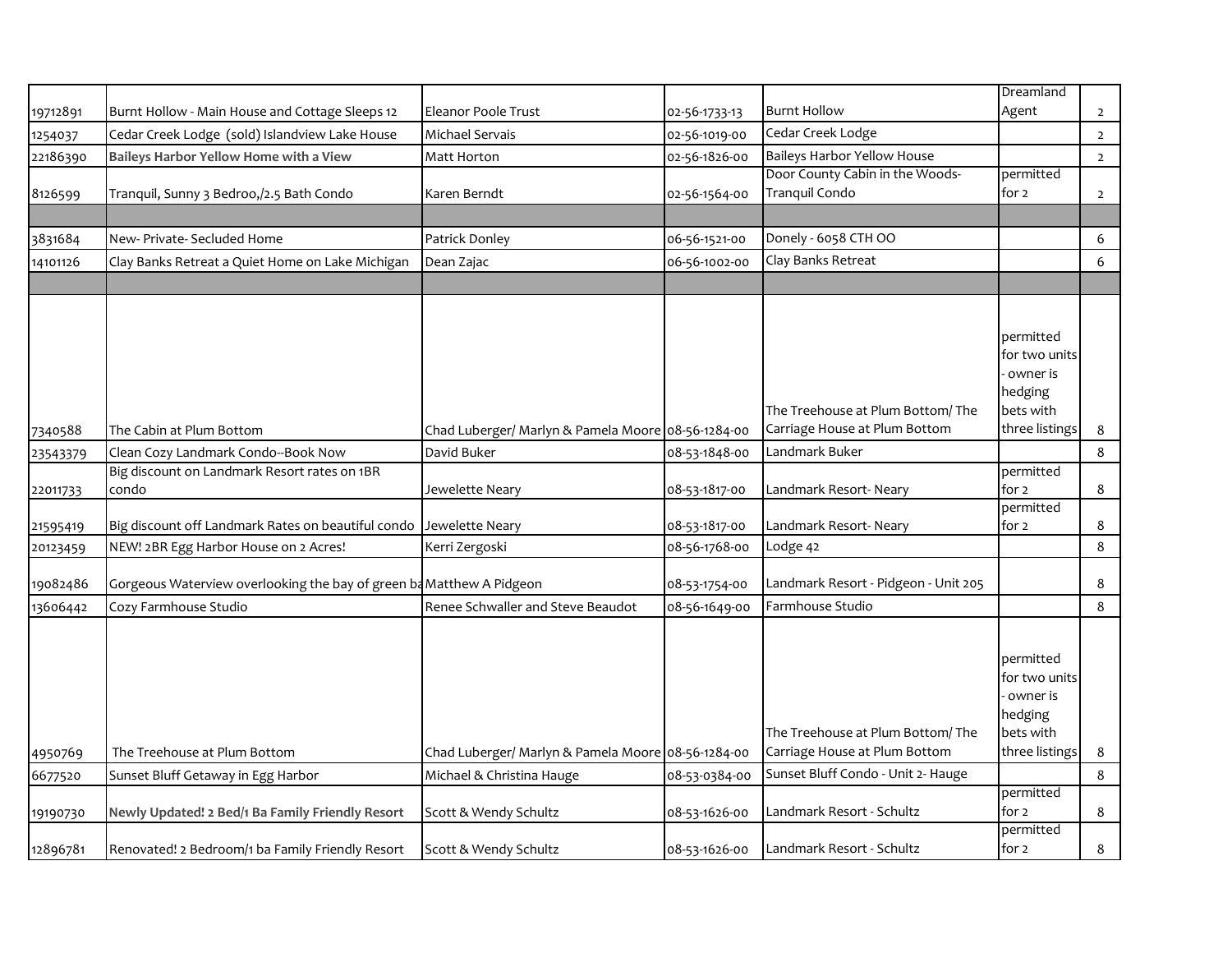|          |                                                                               |                                                    |               | Landmark Resort - Our Piece of the                                |                                                                                  |         |
|----------|-------------------------------------------------------------------------------|----------------------------------------------------|---------------|-------------------------------------------------------------------|----------------------------------------------------------------------------------|---------|
| 13479701 | Our Piece of the Door                                                         | Roby Onan                                          | 08-53-1652-00 | Door - Onan #3224                                                 |                                                                                  | 8       |
| 16662817 | Cottage on the Bay                                                            | Elizabeth & Mario Bernardi                         | 08-56-0841-00 | Cottage on the Bay - Bernardi                                     |                                                                                  | 8       |
|          |                                                                               |                                                    |               | - Landmark Resort - Units 1225 -1220                              | permitted                                                                        |         |
| 16213355 | Newly Renovated Waterview 1 Bedroom 1 bath Condo Christopher and Sara Spencer |                                                    | 08-53-1686-00 | Spencer                                                           | for 2                                                                            | 8       |
|          |                                                                               |                                                    |               | - Landmark Resort - Units 1225 -1220                              | permitted                                                                        |         |
| 16462773 | Relaxing 1 Bedroom 1 Bathroom Condo                                           | Christopher and Sara Spencer                       | 08-53-1686-00 | Spencer                                                           | for 2                                                                            | 8       |
|          |                                                                               |                                                    |               | Landmark Resort- Beautiful Water                                  |                                                                                  |         |
| 1595111  | Beautiful Waterview Condo                                                     | Kathlyn Geracie                                    | 08-53-1689-00 | View Condo                                                        |                                                                                  | 8       |
|          |                                                                               |                                                    |               | Landmark Resort Unit 2317 - Leaf                                  |                                                                                  |         |
| 16751564 | Leaf House Door County                                                        | Sean and Cami Wright                               | 08-53-1699-00 | House Door County                                                 |                                                                                  | 8       |
| 15399898 | Relaxing Waterfront Door County Lake House                                    | Brianne & Barry Tegel                              | 08-56-1707-00 | Door County Lake House Tegel                                      |                                                                                  | $\bf 8$ |
| 16987204 | Relaxing Nostalgic Log Home "Green Apple Lodge"                               | Patricia Culliton                                  | 08-56-1715-00 | Green Apple Lodge                                                 |                                                                                  | 8       |
| 17748137 | Egg Harbor Cottage on the Waters of Green Bay                                 | Patti Jo Hedeen                                    | 08-55-0302-00 | Sunset on Bay Shore                                               |                                                                                  | 8       |
| 3238045  | Quaint Door County Haven                                                      | Mark Lorenzo                                       | 08-53-1832-00 | Landmark Resort Lorenzo                                           |                                                                                  | 8       |
| 17527605 | 2 Bed 2 Bath Condo w/ Pool Access                                             | Will Pflum                                         | 08-53-1684-00 | Landmark Resort Pflum                                             |                                                                                  | 8       |
| 2216401  | <b>Sunset Sanctuary</b>                                                       | Daniel & Wanda Kupsco                              | 08-56-1566-06 | <b>Sunset Sanctuary</b>                                           | <b>DCPM</b>                                                                      | 8       |
| 22339046 | Ohlson Chateau                                                                | David Ohlson - Charles Chilcote                    | 08-56-0729-06 | Ohlson Chateau                                                    | <b>DCPM</b>                                                                      | $\bf 8$ |
| 22163874 | Fox Den                                                                       | Robert J & Michele M Fox                           | 08-56-0823-06 | Fox Den                                                           | <b>DCPM</b>                                                                      | 8       |
| 22164041 | Whitestone at the Water                                                       | Sara Steinhardt & Jon Chapman                      | 08-56-1316-06 | Whitestone at the Water                                           | <b>DCPM</b>                                                                      | 8       |
| 8163799  | The Cottage at Plum Bottom                                                    | Chad Luberger/ Marlyn & Pamela Moore 08-56-1284-00 |               | The Treehouse at Plum Bottom/The<br>Carriage House at Plum Bottom | permitted<br>for two units<br>owner is<br>hedging<br>bets with<br>three listings | 8       |
|          |                                                                               |                                                    |               | Landmark Resort - Door County                                     | permitted                                                                        |         |
| 18286289 | Remodeled 1 Bed 1 Bath ADA Condo w/ Wood View                                 | Brian Wiegland                                     | 08-53-1688-00 | Getaways-Wiegand                                                  | for 4 units                                                                      | 8       |
|          |                                                                               |                                                    |               | Landmark Resort - Door County                                     | permitted                                                                        |         |
| 21025213 | Comfortable Condo at Beautiful Landmark Resort                                | <b>Brian Wiegland</b>                              | 08-53-1688-00 | Getaways-Wiegand                                                  | for 4 units                                                                      | 8       |
|          |                                                                               |                                                    |               |                                                                   | permitted                                                                        |         |
| 19123032 | O.B.P. Kornerstone Unit                                                       | Claire & Frank Murphy                              | 08-59-1233-00 | Off the Beaten Path                                               | for 4 units                                                                      | 8       |
| 19120828 | O.B.P. Wildside Unit                                                          | Claire & Frank Murphy                              | 08-59-1233-00 | Off the Beaten Path                                               | permitted<br>for 4 units                                                         | 8       |
|          |                                                                               |                                                    |               |                                                                   | permitted                                                                        |         |
| 19117481 | O.B.P. Baliwick Unit                                                          | Claire & Frank Murphy                              | 08-59-1233-00 | Off the Beaten Path                                               | for 4 units                                                                      | 8       |
| 19119678 | O.B.P. Bunk Unit                                                              | Claire & Frank Murphy                              | 08-59-1233-00 | Off the Beaten Path                                               | permitted<br>for 4 units                                                         | 8       |
|          |                                                                               |                                                    |               |                                                                   |                                                                                  |         |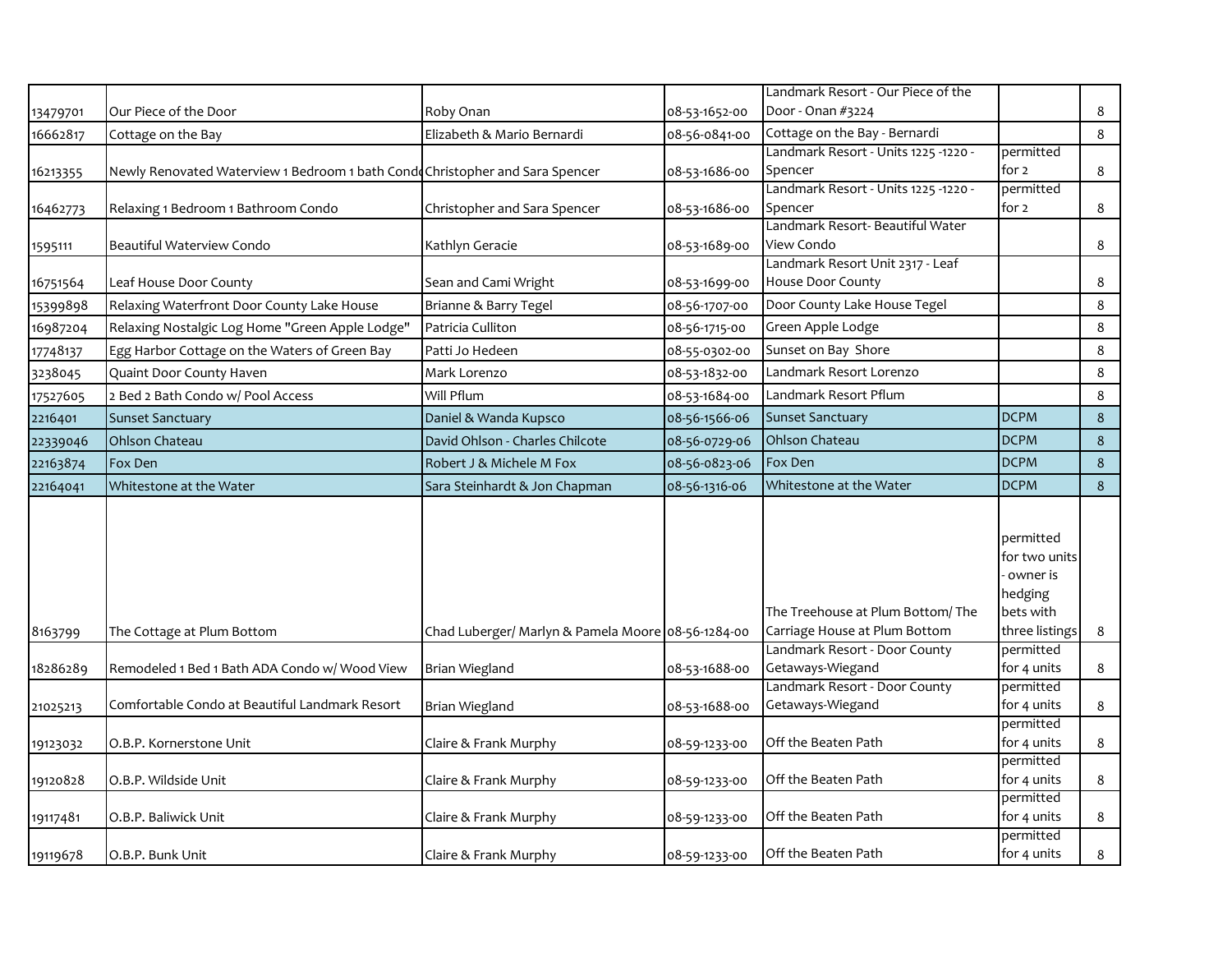|          |                                                |                                       |               |                                  | Dreamland          |   |
|----------|------------------------------------------------|---------------------------------------|---------------|----------------------------------|--------------------|---|
| 19667912 | Ski Shore Retreat                              | Susan Kwaterski                       | 08-56-0806-13 | Ski Shore Retreat                | Agent              | 8 |
|          |                                                |                                       |               | Landmark Resort-Unit 307- Island |                    |   |
| 14613779 | Gorgeous Waterview 2 Bedroom 1 Bath Condo!     | Island Winds LLC - Kristin Van Drisse | 08-53-1671-00 | Winds LLC                        |                    | 8 |
| 7989119  | Breathtaking Water View Condo                  | Michael and Leigh Dicks               | 08-53-1554-00 | Landmark Resort - Dicks Rental   |                    | 8 |
|          |                                                |                                       |               | Landmark Resort - Door County    | permitted          |   |
| 21025213 | Comfortable Condo at Beautiful Landmark Resort | Brian Wiegland                        | 08-53-1688-00 | Getaways-Wiegand                 | for 4 units        | 8 |
|          | Check out this Landmark Condo--Clean, Quick    |                                       |               | Landmark Resort - Door County    | permitted          |   |
| 23518849 | <b>Book</b>                                    | Brian Wiegland                        | 08-53-1688-01 | Getaways-Wiegand                 | for 4 units        | 8 |
|          |                                                |                                       |               | Landmark Resort - Door County    | permitted          |   |
| 18287078 | Serene 1 Bed 1 Bath Condo w/ Woods View        | Brian Wiegland                        | 08-53-1688-00 | Getaways-Wiegand                 | for 4 units        | 8 |
| 24130622 | The Lodge                                      | Dale La Violette                      | 08-55-0133-00 | Cottage Retreat                  | permitted<br>for 6 | 8 |
| 22083085 | <b>Woodwalk Retreat</b>                        | Andrew and Jillaine Seefeldt          | 08-56-1834-00 | Woodwalk Retreat                 |                    | 8 |
| 18324472 | 1 Bed 1 Bath Condo Close to Pool and Amenities | Susan & Richard Geils                 | 08-53-1716-00 | Landmark Geils                   |                    | 8 |
|          |                                                |                                       |               |                                  |                    |   |
|          |                                                |                                       |               | Awesome Sunset Condo - Ridgewood |                    |   |
| 17121280 | Awesome Sunset Condo                           | Christine Crowley                     | 09-53-0549-00 | Condo 5                          |                    | 9 |
| 19113075 | Awesome Sunset Condo TOO                       | Claire & Frank Murphy                 | 09-53-1445-00 | Awesome Sunset Condo TOO         |                    | 9 |
| 23769295 | Church Street House                            | Kaaren Northrup - SWNKCN LLC          | 09-56-1881-16 | Church Street House              |                    | 9 |
| 13589290 | Egg Harbor Log Cabin                           | Karen Berndt                          | 09-56-1646-00 | Egg Harbor Log Cabin             |                    | 9 |
| 13812976 | Egg Harbor Bluffwood House                     | Claire & Frank Murphy                 | 09-56-1232-00 | <b>Blluffwood House</b>          |                    | 9 |
| 7324007  | The Pink House                                 | Sandra DeLegge                        | 09-56-1545-00 | The Pink House                   |                    | 9 |
| 22164009 | Sounds of the Bay                              | <b>Brian Fecteau</b>                  | 09-56-1725-06 | Sounds of the Bay                | <b>DCPM</b>        | 9 |
| 22163979 | On the Water Escape                            | Jan & Craig Bilgen                    | 09-55-0817-06 | On the Water Escape              | <b>DCPM</b>        | 9 |
| 22339056 | White Cliff Cottage                            | Michael & Dawn McCole                 | 09-56-0894-06 | White Cliff Cottage              | <b>DCPM</b>        | 9 |
| 22280403 | Lighthouse Place                               | Frank & Claire Murphy                 | 09-56-1830-00 | Lighthouse Place                 |                    | 9 |
|          |                                                |                                       |               |                                  | permitted          |   |
| 15922477 | Treehouse Appartment                           | Kathy Navis                           | 09-53-1576-00 | Sunset View Apartment            | for $4$            | 9 |
|          |                                                |                                       |               |                                  | permitted          |   |
| 9602336  | Downstown Sunset View Apartment                | Kathy Navis                           | 09-53-1576-00 | Sunset View Apartment            | for 4              | 9 |
|          |                                                |                                       |               | <b>Sunset View Apartment</b>     | permitted<br>for 4 |   |
| 20770425 | Green Door Inn Unit #5                         | Kathy Navis                           | 09-53-1576-01 |                                  | permitted          | 9 |
| 20771252 | Green Door Inn Unit #6                         | Kathy Navis                           | 09-53-1576-02 | <b>Sunset View Apartment</b>     | for 4              | 9 |
| 525258   | Quiaint Cozy A-Frame in Door County            | Tim & Kristin Mahoney                 | 09-56-1308-00 | Quaint Cozy A-Frame              |                    | 9 |
| 11512240 | Gorgeous View ~ Walk to Town                   | Melanie and Richard Parsons           | 09-53-1609-00 | Ridgewood Bluff Condo - Parson   |                    | 9 |
| 17170132 | Cape Cod Style 3 Bedroom                       | Alpine                                | 09-51-0318-00 | Alpine                           |                    | 9 |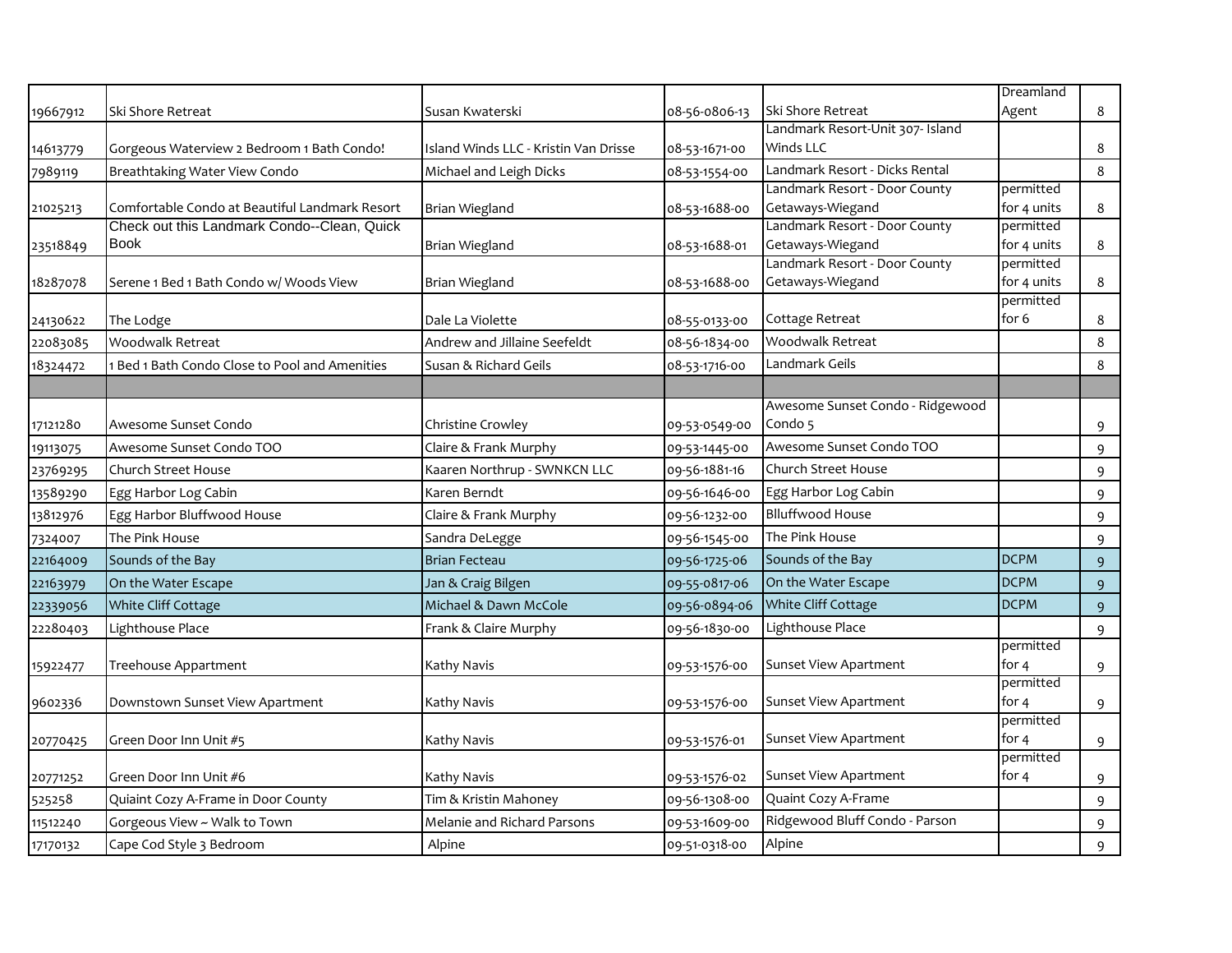| 17184189 | Cape Cod-Style 1 Bdrm Cottage in Egg Harbor, WI        | Alpine                         | 09-51-0318-00 | Alpine                             |                    | 9  |
|----------|--------------------------------------------------------|--------------------------------|---------------|------------------------------------|--------------------|----|
| 17746266 | True Door County - Four Bedroom/2 Bathroom Home Alpine |                                | 09-51-0318-00 | Alpine                             |                    | 9  |
| 17744343 | True Door County - 2 Bedroom/1 Bathroom Home           | Alpine                         | 09-51-0318-00 | Alpine                             |                    | 9  |
| 17748572 | Door County - 2 Bedroom/1 Bathroom Home on Wate Alpine |                                | 09-51-0318-00 | Alpine                             |                    | 9  |
| 17745387 | True Door County - 3 Bedroom/2 Bathroom Home           | Alpine                         | 09-51-0318-00 | Alpine                             |                    | 9  |
| 22846687 | <b>Bay Tree Loft</b>                                   | Jill Sommers                   | 09-56-1839-00 | <b>Bay Tree Loft</b>               |                    | 9  |
| 20975595 | Point Beach House ~ Waterfront, 4 bedrooms             | Mary Zeller                    | 09-56-1882-00 | Point Beach Home                   |                    | 9  |
| 22446412 | Egg Harbor Hideaway                                    | RME Holdings - Robert Esposito | 09-56-1780-00 | Egg Harbor Hideaway                | permitted<br>for 2 | 9  |
| 16911381 | Village Cottage- close to shops, dining, & water       | A Village Cottage LLC          | 09-55-0735-00 | A Village Cottage LLC              | permitted<br>for 2 | 9  |
| 16542621 | Village Cottage - walkable to waterfront and town      | A Village Cottage LLC          | 09-55-0735-00 | A Village Cottage LLC              | permitted<br>for 2 | 9  |
| 20360386 | Egg Harbor Hideaway                                    | RME Holdings - Robert Esposito | 09-56-1780-00 | Egg Harbor Hideaway                | permitted<br>for 2 | 9  |
| 17097048 | Meadow Ridge Door County -                             | Peri Jackson                   | 09-59-1717-00 | Meadow Ridge Timeshare Jackson     |                    | 9  |
|          |                                                        |                                |               |                                    |                    |    |
| 22750642 | Bright Modern Guest Room in a Perfect Location         | Laurel Ciohon                  | 11-56-1853-00 | Ephraim Modern Guesthouse - Ciohon |                    | 11 |
| 15152902 | Peninsula Park and Island View - 3 bedroom house       | James Lindbloom                | 11-56-1558-00 | Peninsula Park and Island View     | permitted<br>for 2 | 11 |
| 7746988  | #1 Peninsula Park and Island View                      | James Lindbloom                | 11-56-1558-00 | Peninsula Park and Island View     | permitted<br>for 2 | 11 |
| 7833318  | #2 Peninsula Park and Island View                      | James Lindbloom                | 11-56-1558-00 | Peninsula Park and Island View     | permitted<br>for 2 | 11 |
| 22163846 | Parksedge lakeshore cottage                            | Parks Edge Lakeshore LLC       | 11-55-0411-06 | Parks Edge Lakeshore Beach House   | <b>DCPM</b>        | 11 |
| 22339193 | Coral Hill Cottage                                     | Leslee and Morrie Goldman      | 11-56-1258-06 | Coral Hill Cottage                 | <b>DCPM</b>        | 11 |
| 2233731  | Cedar Glen                                             | John & Rachel Rothschild       | 11-55-0758-06 | Cedar Glen                         | <b>DCPM</b>        | 11 |
| 22163819 | <b>BD Thorp House</b>                                  | <b>BD Thorp</b>                | 11-56-0809-06 | Thorpe House, The                  | <b>DCPM</b>        | 11 |
| 22163862 | Cottage on Townline                                    | <b>Roy Elquist</b>             | 11-56-1069-06 | Townline                           | <b>DCPM</b>        | 11 |
| 22163944 | Kulma Cottages 3                                       | Gregg & Janice Kulma           | 11-55-0279-06 | Kulma Cottages                     | <b>DCPM</b>        | 11 |
| 22163929 | Kulma Cottages 1                                       | Gregg & Janice Kulma           | 11-55-0279-06 | Kulma Cottages                     | <b>DCPM</b>        | 11 |
| 22163935 | Kulma Cottages 2                                       | Gregg & Janice Kulma           | 11-55-0279-06 | Kulma Cottages                     | <b>DCPM</b>        | 11 |
| 22337321 | <b>Hilltop Haven</b>                                   | Nick Hilmer                    | 11-56-1336-06 | Hilltop Haven                      | <b>DCPM</b>        | 11 |
| 22163964 | Moravia Bluff Nest                                     | Phil & Alison Tatlow           | 11-56-1568-06 | Moravia Bluff Nest                 | <b>DCPM</b>        | 11 |
| 22163884 | <b>Harbor House</b>                                    | Windsor McCutcheon             | 11-56-1724-06 | Harbor House on North Shore        | <b>DCPM</b>        | 11 |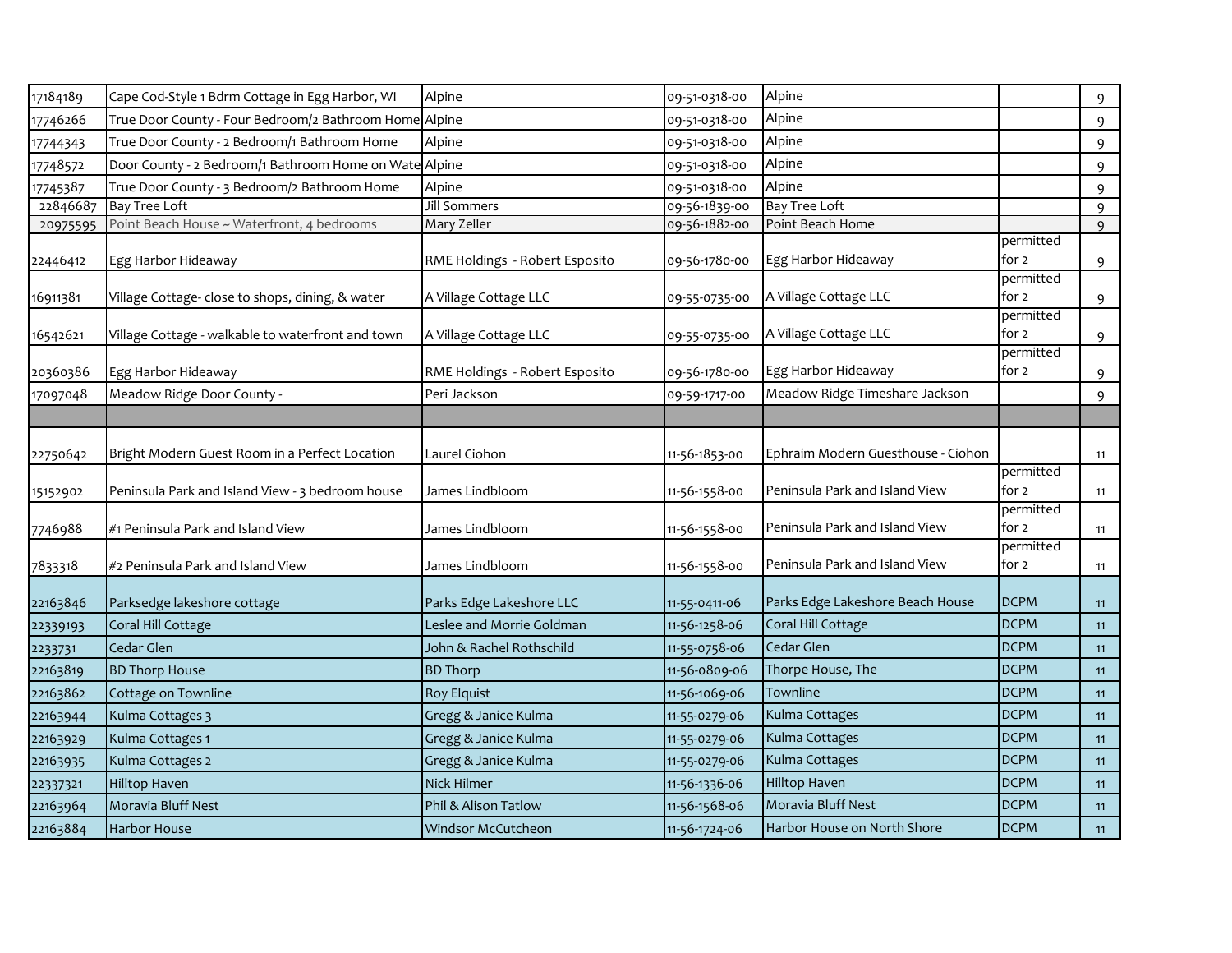| 22163987 | Park's Edge Lakeshore Home                           | Jacob and Greta Odders      | 11-56-1818-06 | Parks Edge Lakeshore Beach House    | <b>DCPM</b> | 11   |
|----------|------------------------------------------------------|-----------------------------|---------------|-------------------------------------|-------------|------|
| 22163826 | Cedar Barn                                           | Jennifer & Bjorn Larson     | 11-56-1635-06 | Cedar Barn Rental                   | <b>DCPM</b> | 11   |
| 22164019 | The Beach                                            | Chris & Kirsten Bungener    | 11-56-0954-06 | The Beach                           | <b>DCPM</b> | 11   |
| 20916442 | NEW! 3BR Ephraim House w/ Harbor Views!              | Carol S Corbett             | 11-56-1806-00 | Harbor View Ephraim - Corbett       |             | 11   |
| 13769377 | <b>Hollis House</b>                                  | Daniel & Lori Schwefel      | 11-56-1659-00 | Hollis House                        |             | 11   |
| 13549163 | Rustic Elegance                                      | Daniel & Laurel Simons      | 11-56-1656-00 | Elegant Home in Ephraim             |             | 11   |
|          |                                                      |                             |               |                                     |             |      |
| 15634038 | Brookpoint Condo 2 BR, 2 BA                          | Karen Berndt                | 12-53-1681-00 | Brook Point Condo #5- Berndt        |             | 12   |
| 23254660 | NEW! Custom 3BR Home 3 Min from Fish Creek<br>Harbor | <b>Beth Ciesar</b>          | 12-56-1858-00 | <b>Bluff Barn</b>                   |             | 12   |
| 21125448 | Peaceful getaway in Fish Creek                       | Mary Gunderson              | 12-53-1423-00 | Northhaven Gunderson                |             | 12   |
| 20308419 | Luxury tri-Level Condo Downtown Fish Creek           | Jonathan Glapa              | 12-53-1791-00 | Luxury Tri-Level Fish Creek - Glapa |             | 12   |
| 18941540 | Ellmann House                                        | Steve Ellmann               | 12-56-0369-00 | Ellman House                        |             | 12   |
| 22163970 | Maple Grove Cottage                                  | Maple Grove Cottage LLC     | 12-56-1330-06 | Maple Grove Cottage                 | <b>DCPM</b> | 12   |
| 22163877 | Gibraltar House                                      | Paul & Amy Devine           | 12-56-1439-06 | Gibraltar House                     | <b>DCPM</b> | 12   |
| 22163831 | Cottage Row on the Rocks                             | Apfelbach Family Trust, LLC | 12-56-1494-06 | Cottage Row on the Rocks            | <b>DCPM</b> | 12   |
| 22339034 | Log Retreat at Fish Creek                            | William Anderson            | 12-56-1225-06 | Log Retreat at Fish Creek           | <b>DCPM</b> | 12   |
| 22163833 | Eagle Harbor View                                    | Nancy Claypool              | 12-56-1570-06 | Eagle Harbor View                   | <b>DCPM</b> | 12   |
| 22337308 | <b>Across the Pond</b>                               | Cristina Benson             | 12-56-1290-06 | <b>Across the Pond</b>              | <b>DCPM</b> | 12   |
| 22163840 | A Rileys Retreat                                     | Bryan and Tracy Bigari      | 12-56-1482-06 | A Rileys Retreat                    | <b>DCPM</b> | $12$ |
| 10015145 | Lawler Guest House                                   | Greg and Dan Lawler         | 12-56-1573-00 | awler Guest House.                  |             | 12   |
| 23008138 | Fish Creek Country Resort - I Bedroom Suites         |                             |               |                                     | Wholesaler  | 12   |
| 23709001 | <b>Get Away at Fish Creek</b>                        |                             |               |                                     | Wholesaler  | 12   |
| 22268447 | Downtown Fish Creek with a View                      | <b>Stacey Berndt</b>        | 12-53-1855-00 | Downtown Fish Creek with a View -   |             | 12   |
| 23583416 | Fish Creek Retreat                                   | Don Rubin                   | 12-56-0645-00 | Fish Creek Retreat                  |             | 12   |
| 5123586  | Relax & Refocus at Hesed House                       | Jerry & Jane Noskowiak      | 12-56-1446-00 | <b>Hesed House</b>                  |             | 12   |
| 19030700 | The Retreat on Fish Creek the Lowers                 | Fish Creek Cottages LLC     | 12-56-1690-06 | Cottages on Fish Creek, The         |             | 12   |
| 19034615 | The Retreat on Fish Creek the Uppers                 | Fish Creek Cottages LLC     | 12-56-1690-06 | Cottages on Fish Creek, The         |             | 12   |
| 5278540  | Irish Hospitality in Fish Creek WI                   | Megan O'Meara               | 12-54-0685-00 | O'Meara's Cottage Loft              |             | 12   |
| 1894636  | Cedar Creek Lodge II                                 | Michael Servais             | 12-56-1357-00 | Cedar Creek Lodge #2                |             | 12   |
| 22015884 | Julies Park Café Suite                               | Sandra Salomon              | 12-50-1042-00 | Julies Park Café and Motel          |             | 12   |
| 13496429 | Cedarwood Vacation Home                              | Jay and Carla Marr          | 12-55-0778-00 | Cedarwood Marr                      |             | 12   |
| 1649733  | COZY DC HOME RETREAT IN FISH CREEK, WI               | Steven Pachonphai           | 12-56-1692-00 | DC HOME Pachonphai                  |             | 12   |
| 12964179 | Fish Creek, WI: Sweet log cabin & meditation paths   | Robin Bienemann             | 12-56-1665-00 | Sweet Log Cabin Bienneman           |             | 12   |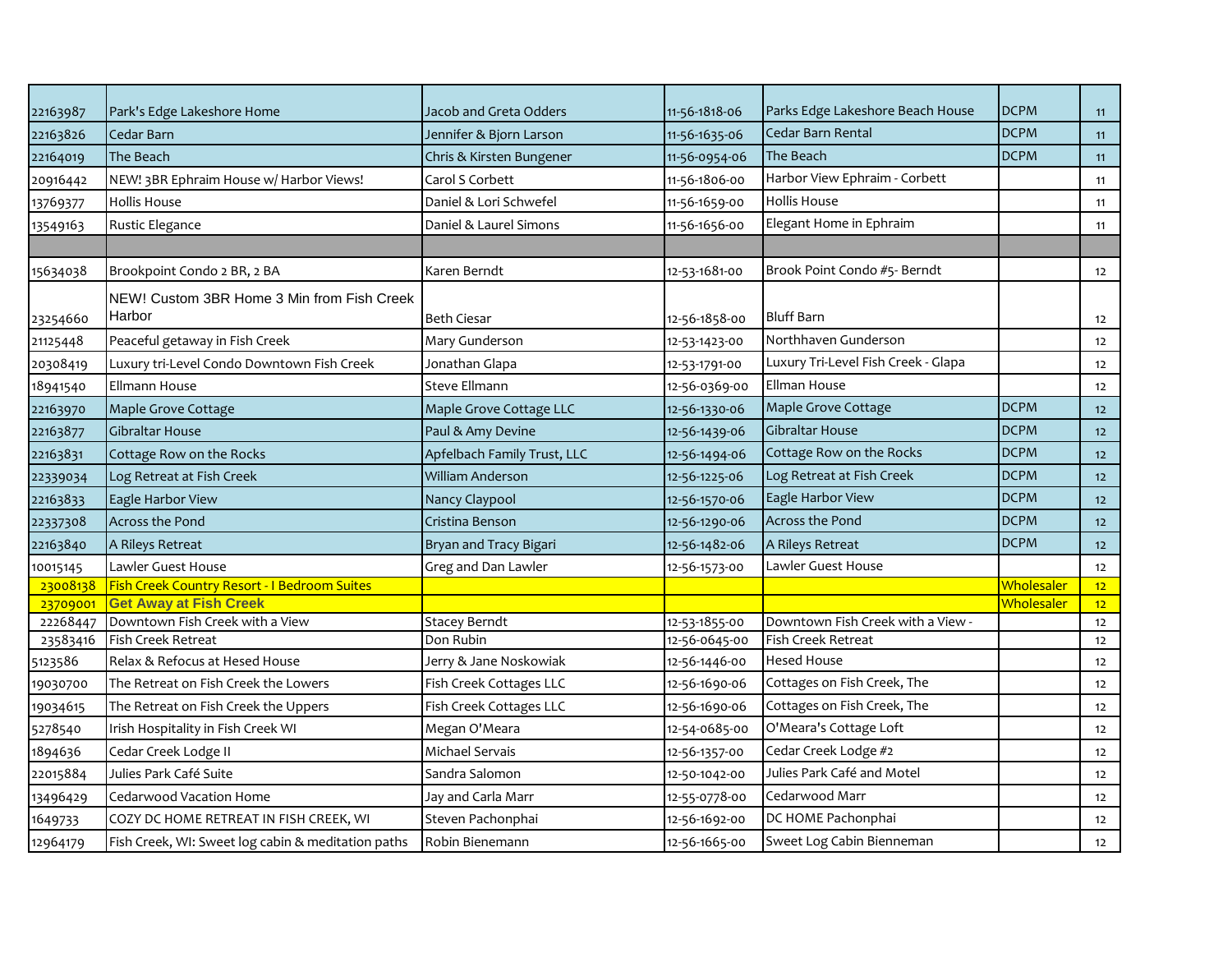|           |                                               |                                   |               |                                             | permitted          |    |
|-----------|-----------------------------------------------|-----------------------------------|---------------|---------------------------------------------|--------------------|----|
| 197063455 | <b>Whispering Pines</b>                       | Beth Ann Meyer                    | 15-56-1793-00 | <b>Whispering Pines</b>                     | for 2<br>permitted | 15 |
| 19709930  | <b>Whispering Pines 2</b>                     | Beth Ann Meyer                    | 15-56-1793-00 | <b>Whispering Pines</b>                     | for $2$            | 15 |
| 22164036  | Vans Log Home                                 | Robert & Marilyn Van Lieshout     | 15-56-0308-06 | Vans Log Home                               | <b>DCPM</b>        | 15 |
| 22163921  | Kangaroo South Shore                          | Michael K & Mary Lou H Serchen    | 15-56-1157-06 | Kangaroo South Shore                        | <b>DCPM</b>        | 15 |
| 11659022  | Classic Farm House in Egg Harbor (upper unit) | Tim Raduenz                       | 15-56-1601-00 | Raduenz 6551 CTH T                          |                    | 15 |
|           | Jacksonport Wi Door Co on the Beach           | Kris Zeile                        | 15-56-1263-00 | Shoreline Ventures                          |                    |    |
| 23484321  |                                               |                                   |               | Lakeside Paradise Slater                    |                    | 15 |
| 14400793  | Door County Lakeside Retreat                  | Janet Slater                      | 15-56-1085-00 |                                             |                    | 15 |
|           |                                               |                                   |               |                                             |                    |    |
| 9953250   | Door County Country Home                      | <b>Terry Kinney</b>               | 27-55-0737-00 | Door County Country Home                    |                    | 27 |
| 185416    | Door County Waterfront Cottage                | Lane Kendig and Elaine Carmichael | 27-56-1156-00 | Kendig Snake Island                         |                    | 27 |
| 22163859  | Cabots point                                  | Cabot's Point Properties LLC      | 27-56-1729-06 | <b>Cabots Point</b>                         | <b>DCPM</b>        | 27 |
| 23881936  | Meredith House                                | Steven C Sullivan                 | 27-55-0471-00 | Meredith House                              |                    | 27 |
|           | Sunrise Cabin on Island                       | Claire Miller & Justin Berken     |               | <b>Big Island</b>                           | permitted<br>for 2 |    |
| 22983752  |                                               |                                   | 27-56-1861-00 |                                             | permitted          | 27 |
| 22983092  | Sunset Cabin on Island                        | Claire Miller & Justin Berken     | 27-56-1861-00 | <b>Big Island</b>                           | for 2              | 27 |
|           |                                               |                                   |               | Sunshine's Bayshore Vacation Cottage        |                    |    |
| 20512078  | Sunshine's Bayshore Vacation Cottage          | Lyle Handeland                    | 27-56-1796-00 | Waterfront Cottage - Knutter                |                    | 27 |
| 14142417  | Waterfront Cottage on Sturgeon Bay            | Louise Knutter                    | 27-56-1680-00 |                                             |                    | 27 |
| 17346242  | Harbor Cottage Retreat                        | Ray Ambrosius                     | 27-56-1723-00 | Harbor Cottage Retreat                      |                    | 27 |
|           |                                               |                                   |               |                                             |                    |    |
| 6798124   | The Cabbage, a 1969 A frame                   | Kimberly Hazen                    | 32-56-1496-00 | Hazen Cabbage                               |                    | 32 |
| 23988884  | <b>Dovetail Acres</b>                         | Linda Hedeen & Terry Wurster      | 32-55-0422-00 | Dovetail Acres                              |                    | 32 |
| 17656861  | Schwandt Cottage                              | Georgina Schwandt                 | 32-55-0177-00 | Schwandt Cottage                            |                    | 32 |
| 23005364  | <b>Blackberry Acres</b>                       | Chad Ewald                        | 32-56-1847-00 | <b>Blackberry Acres</b>                     |                    | 32 |
| 23052847  | Europe Lake Cottage                           | Roman and Claudia Apuzzo          | 32-56-1849-00 | Europe Lake Cottage-Apuzzo -501 Europe Lake |                    | 32 |
| 18686076  | Get Ready to hear Welcome Home                | Charlene K Berg                   | 32-56-1756-00 | Welcome Home-12625 STH 42                   |                    | 32 |
| 634251    | Door County Lakefront Cottage                 | Diane Christell                   | 32-56-1250-00 | Door County Lakefront Cottage               |                    | 32 |
| 9818691   | Charming 1880's Log Cabin                     | Terry & Kermit Bott               | 32-55-0770-00 | Doc's Hideaway                              |                    | 32 |
|           |                                               |                                   |               |                                             | permitted          |    |
|           |                                               |                                   |               |                                             | for three          |    |
| 8346814   | Three Sister Meadow Private Room              | Tim and Kathleen Kay              | 32-56-1523-00 | Three Sisters Farm                          | units              | 32 |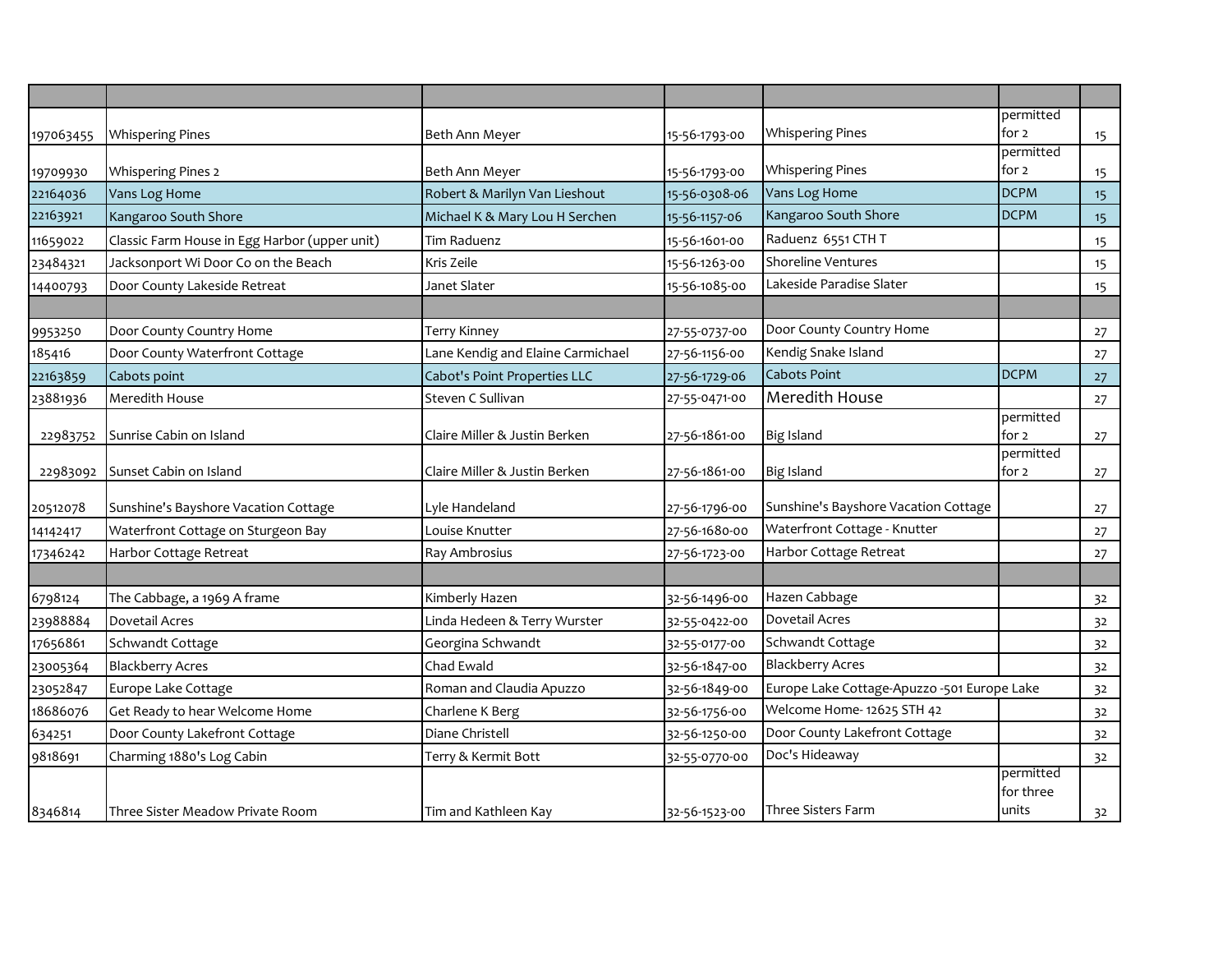|          |                                              |                                                      |               |                               | permitted          |    |
|----------|----------------------------------------------|------------------------------------------------------|---------------|-------------------------------|--------------------|----|
| 8036265  | Three Sisters "Sweet" Retreat                | Tim and Kathleen Kay                                 | 32-56-1523-00 | Three Sisters Farm            | for three<br>units | 32 |
|          |                                              |                                                      |               |                               | permnitted         |    |
| 6795558  | Rustic Summer Sleeping House                 | Tim and Kathleen Kay                                 | 32-56-1523-00 | Three Sisters Farm            | for $3$            | 32 |
| 22163924 | Krause Cottage                               | Douglas & Ellen Krause                               | 32-56-1466-06 | <b>Krause Cottage</b>         | <b>DCPM</b>        | 32 |
| 22163958 | Le Jardin                                    | Marianne Roppuld                                     | 32-56-1705-06 | Le Jardin                     | <b>DCPM</b>        | 32 |
| 22339050 | Shadow Lawn                                  | John Peterson                                        | 32-56-0190-06 | Shadown Lawn                  | <b>DCPM</b>        | 32 |
| 22164049 | <b>Windmill Place</b>                        | Michael & Vicki Bowers                               | 32-56-1134-06 | Windmill - 10104 Town Line Dr | <b>DCPM</b>        | 32 |
| 22164032 | <b>Tree Brook</b>                            | John Schaumburg/Ann Krueger                          | 32-56-1513-06 | <b>Tree Brook</b>             | <b>DCPM</b>        | 32 |
| 22337471 | Cappy Cottage                                | <b>Hakes Family Trust</b>                            | 32-56-1132-06 | Cappy Cottage                 | <b>DCPM</b>        | 32 |
| 22163913 | Hoffman's Up North                           | Hoffman's Up North LLC - Matthel Hoffm 32-56-1463-06 |               | Hoffman's Up North            | <b>DCPM</b>        | 32 |
| 22163909 | Hideaway                                     | <b>Gregory Herman</b>                                | 32-53-0955-06 | Hideaway, The Herman          | <b>DCPM</b>        | 32 |
| 22163823 | Cedar Dell Chalet                            | Vicky Kalscheur                                      | 32-56-1203-06 | <b>Cedar Dell Chalet</b>      | <b>DCPM</b>        | 32 |
| 2216387  | <b>Garret Bay Bluff</b>                      | <b>William Berry</b>                                 | 32-56-1641-06 | Garret Bay Bluff              | <b>DCPM</b>        | 32 |
| 22163998 | <b>Rustic Cottage</b>                        | Sandra Berg                                          | 32-56-1387-06 | <b>Rustic Cottage</b>         | <b>DCPM</b>        | 32 |
| 22163990 | Porcupine Shores                             | Brian Bartell - Kim Winburn                          | 32-56-1603-06 | Porcupine Shores              | <b>DCPM</b>        | 32 |
| 22163815 | <b>Aunt Sallys</b>                           | <b>William Bell</b>                                  | 32-56-1238-06 | <b>Aunt Sallys</b>            | <b>DCPM</b>        | 32 |
| 22163856 | <b>Brenner Tower</b>                         | <b>Brenner Tower LLC</b>                             | 32-56-1227-06 | <b>Brenner Tower</b>          | <b>DCPM</b>        | 32 |
| 22163835 | East Haven                                   | Barnara Moline                                       | 32-56-1592-06 | East Haven                    | <b>DCPM</b>        | 32 |
| 22164029 | <b>The Nest</b>                              | Paul O'Keefe                                         | 32-56-1514-06 | Nest, The                     | <b>DCPM</b>        | 32 |
| 22163817 | A Pearl                                      | Jeffrey & Alliscon Ockwood                           | 32-56-1409-06 | A Pearl                       | <b>DCPM</b>        | 32 |
| 22163849 | <b>Beechers Cabin</b>                        | Susan Szabo & Mark Beecher                           | 32-56-1571-06 | <b>Beechers Cabin</b>         | <b>DCPM</b>        | 32 |
| 22163853 | Bells' Cottage                               | Matt & Ryan Bell                                     | 32-56-1131-06 | <b>Bells Cottage</b>          | <b>DCPM</b>        | 32 |
| 22163843 | Arnie's Sanctuary                            | James Arneson                                        | 32-56-1352-06 | Arnie's Sanctuary             | <b>DCPM</b>        | 32 |
| 23698547 | <b>Appleport Sunrise</b>                     | Jeff & Judy Hyland                                   | 32-55-0524-06 | Appleport Sunrise             | <b>DCPM</b>        | 32 |
| 22164028 | The Point                                    | <b>Heather Erickson</b>                              | 32-56-1292-06 | Point, The                    | <b>DCPM</b>        | 32 |
|          | Cozy/Comfy space for you to enjoy! Must love |                                                      |               |                               |                    |    |
| 23372410 | dogs!                                        | TWO RAYS LLC                                         | 32-56-1857-00 | Isle View Home - Moss         |                    | 32 |
| 21026430 | Cottage Hideaway                             | Mary Jahnke                                          | 32-55-0710-00 | Cottage Hideaway              |                    | 32 |
| 20802710 | Garrett Bay Getaway                          | Kenneth Hays & Sally Wheelock                        | 32-56-1802-00 | Garret Bay Getaway            |                    | 32 |
| 19476764 | North Woods Cottage                          | Robert Grant                                         | 32-56-1749-00 | Northwoods Cottage            |                    | 32 |
|          |                                              |                                                      |               |                               | permitted          |    |
| 896560   | Terra Cottages Gills Rock 3                  | Deborah "Sophie" Taubert Gehan                       | 32-55-0124-00 | Terra Cottages                | for five units     | 32 |
| 1036370  | Eclectic Style Cottage                       | Tim Raduenz                                          | 32-56-0930-00 | <b>EBDC-Raduenz</b>           |                    | 32 |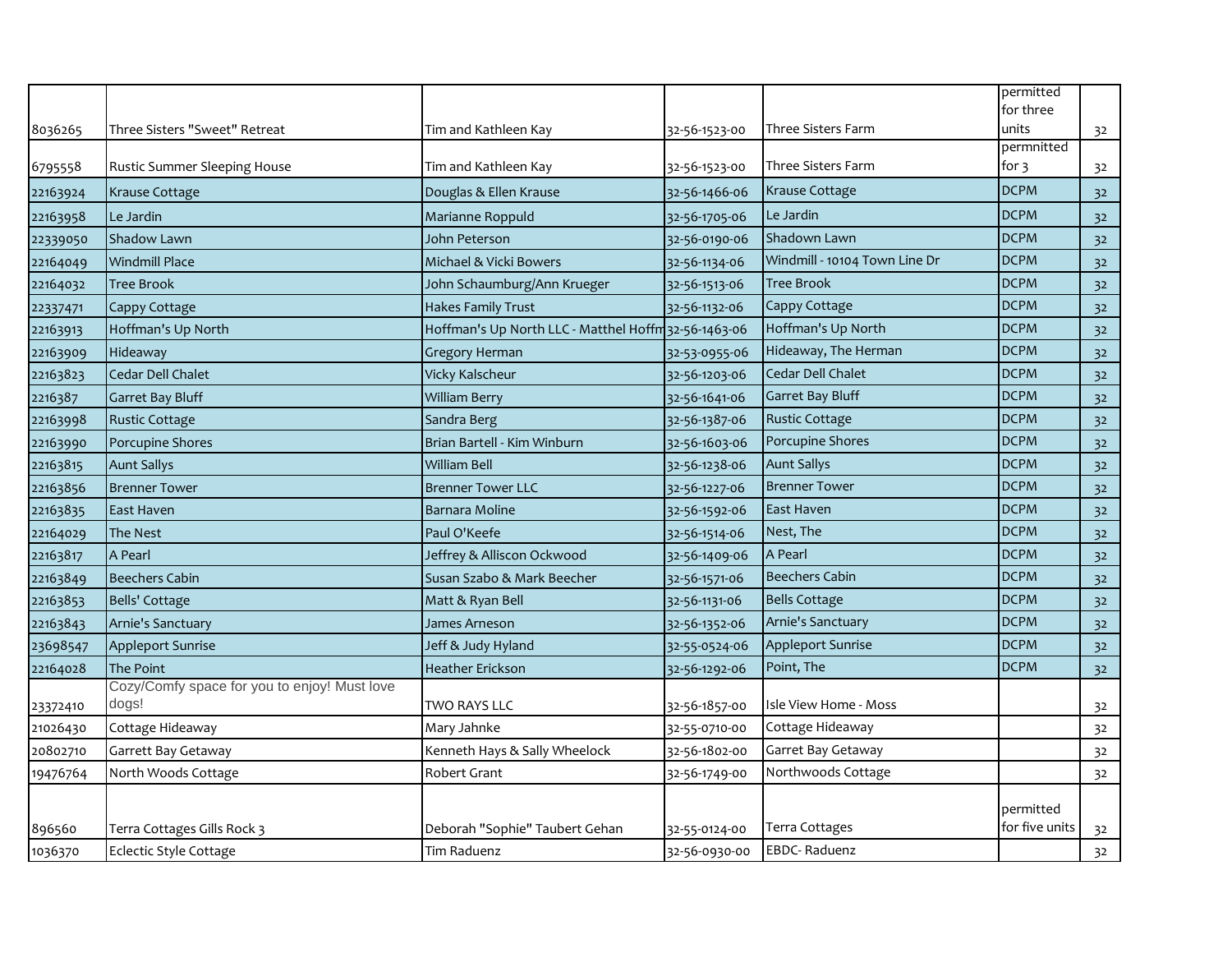| 897991   | Terra Cottages Gills Rock, Door Co.                                      | Deborah "Sophie" Taubert Gehan      | 32-55-0124-00 | Terra Cottages                   | permitted<br>for five units | 32             |
|----------|--------------------------------------------------------------------------|-------------------------------------|---------------|----------------------------------|-----------------------------|----------------|
|          |                                                                          |                                     |               |                                  |                             |                |
|          |                                                                          |                                     |               |                                  | permitted                   |                |
| 2336212  | Terra Cottages #2                                                        | Deborah "Sophie" Taubert Gehan      | 32-55-0124-00 | Terra Cottages                   | for five units              | 32             |
| 7998854  | Sweet Door County Cabin                                                  | Shelly Sprinkman                    | 32-56-1682-00 | Architecturally Designed Charmer |                             | 32             |
|          |                                                                          |                                     |               |                                  | permitted                   |                |
| 3904298  | Tree Tops Delight II                                                     | Eileen and George True              | 32-56-1331-00 | Tree Top Delight - True          | for two units               | 32             |
|          |                                                                          |                                     |               |                                  | Permitted                   |                |
| 1300502  | Treetops Delight in Northern Door                                        | Eileen and George True              | 32-56-1331-00 | Tree Top Delight - True          | for two units               | 32             |
| 23682161 | Lakeview Lodge                                                           | Lee Hildebrand - Lakeview Lodge LLC | 32-56-1804-06 | Lakeview Lodge                   |                             | 32             |
| 6383182  | Nor Dor Escape                                                           | Benjamin Piller                     | 32-56-1418-00 | Piller-Gill Rock                 |                             | 32             |
| 13597414 | Shoreline Resort-Condominiums 3rd Floor Waterview Rockton Shoreline, LLC |                                     | 32-51-0796-00 | Shoreline Resort & Condos        |                             | 32             |
| 14277383 | Beautiful Door County Condo                                              | Rockton Shoreline, LLC              | 32-51-0796-00 | Shoreline Resort & Condos        |                             | 32             |
|          |                                                                          |                                     |               |                                  |                             |                |
| 1807644  | First Floor with Forest View                                             | Loren & Helen Fandrei               | 32-56-1341-00 | Granpa's House Rental Door Co WI |                             | 32             |
|          |                                                                          |                                     |               |                                  | permitted                   |                |
| 14648663 | Terra Cottages #4                                                        | Deborah "Sophie" Taubert Gehan      | 32-55-0124-00 | Terra Cottages                   | for five units              | 3 <sup>2</sup> |
|          |                                                                          |                                     |               |                                  |                             |                |
|          |                                                                          |                                     |               |                                  | permitted                   |                |
| 896385   | Sunny Cottage in Ellson Bay                                              | Deborah "Sophie" Taubert Gehan      | 32-55-0124-00 | Terra Cottages                   | for five units              | 32             |
| 23255108 | <b>Charming Bluff Cottage abuts Waterfront &amp;</b><br><b>Orchards</b>  | Kathleen Van Gemert                 |               |                                  |                             |                |
| 12034716 | Fleetwing Cottage on Garrett Bay                                         | Mary Ann Rademacher                 | 32-55-0455-00 | Fleetwing                        |                             | 32             |
| 13368133 | Delightful 2 Bdrm B&B                                                    | Kathleen Schmidt                    | 32-54-1638-00 | Hummingbird B&B                  |                             | 32             |
| 18580024 | Dockside Condo with fabulous water view                                  | Donald Erno                         | 32-53-1751-00 | Dockside at Gills Rock           |                             | 32             |
|          |                                                                          |                                     |               |                                  |                             |                |
|          |                                                                          |                                     |               |                                  | permitted                   |                |
| 18834495 | Port Cottage at Three's Company                                          | Jon Hanson                          | 33-56-0906-00 | Little Harbor Cottages           | for 3                       | 33             |
|          |                                                                          |                                     |               |                                  | permitted                   |                |
|          |                                                                          |                                     |               |                                  |                             |                |
| 18834309 | Starboard Cottage at Three's Company                                     | Jon Hanson                          | 33-56-0906-00 | Little Harbor Cottages           | for $3$<br>permitted        | 33             |
| 18834422 | Midship at Three's Company                                               | Jon Hanson                          | 33-56-906-00  | Little Harbor Cottages           | for 3                       | 33             |
| 3047435  | Cottage on Lake in State Park                                            | Barb & Gil Hoffman                  | 33-56-1429-00 | Cottage on Lake                  |                             | 33             |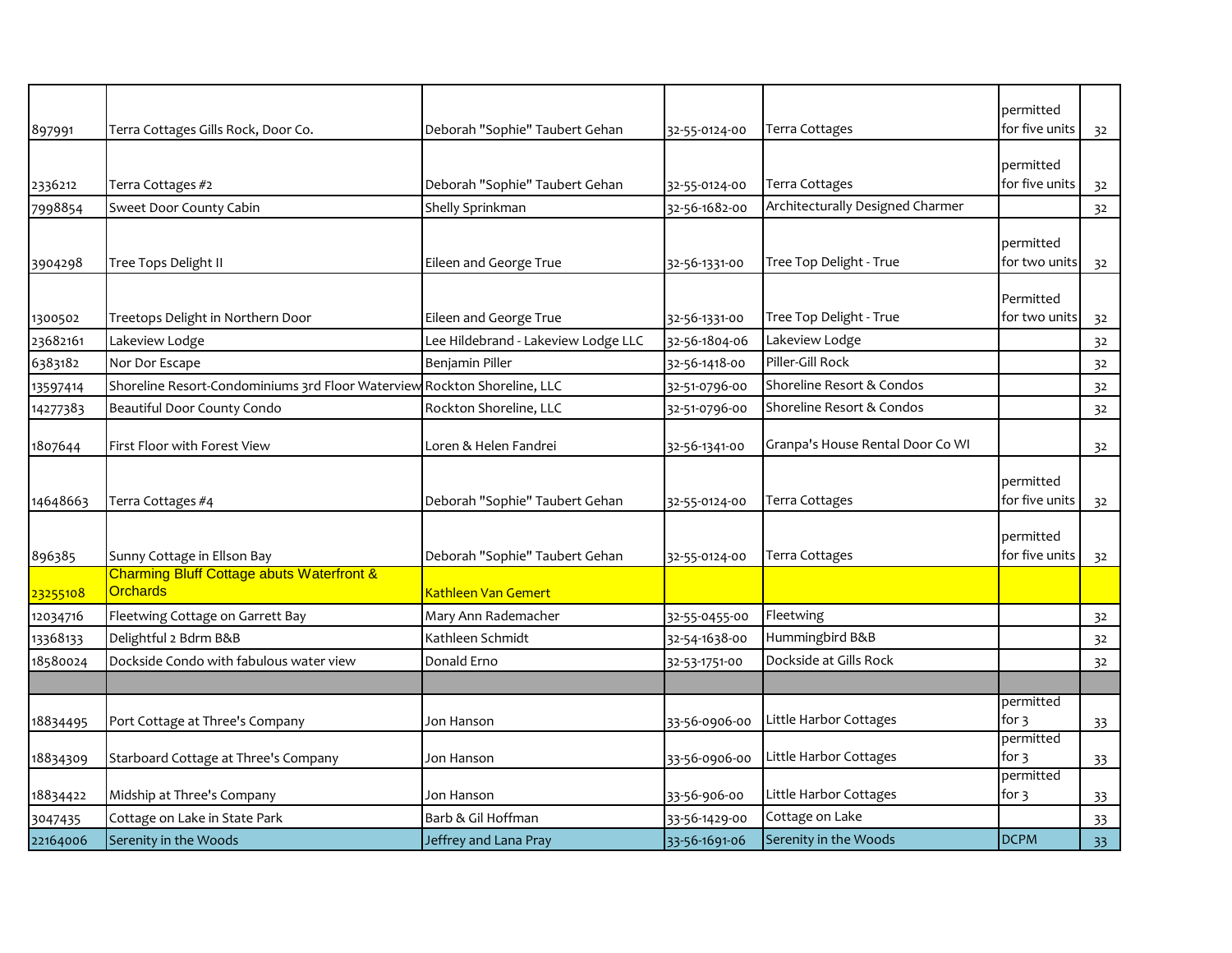| 22163960 | Linger Longer                                      | Michael Dix                      | 33-56-1408-06  | Linger Longer                              | <b>DCPM</b>        | 33              |
|----------|----------------------------------------------------|----------------------------------|----------------|--------------------------------------------|--------------------|-----------------|
| 22163954 | Lakeside Haven                                     | Kathy Richmond                   | 33-56-1240-06  | Lakeside Haven                             | <b>DCPM</b>        | 33              |
| 22164023 | <b>Green House</b>                                 | A&J Properties, LLC              | 33-56-1493-06  | Green House                                | <b>DCPM</b>        | 33 <sup>°</sup> |
| 19767552 | <b>Stunning Door County Sunsets</b>                | Beth Ann Resch                   | 33-56-1792-00  | Stunning Door County Sunsets - Resch       |                    | 33              |
| 12323917 | Woodsy Retreat on Lake Michigan                    | Joan Shiels                      | 33-56-1627-00  | Woodsy Retreat on Lake Michigan            |                    | 33              |
| 4860774  | Huge House on Glidden Drive                        | Mary & Ray Spangler              | 33-56-0400-00  | Mary's Beach House                         |                    | 33              |
| 13328872 | Door County Dream House                            | Fred Suchy                       | 33-56-0695-00  | Door County Dream Home                     |                    | 33              |
| 14511904 | Private country living in a scenic ranch home      | Connie Rockwell                  | 33-55-0700-00  | Dogg House Cottages                        | permitted<br>for 2 | 33              |
| 15048452 | Door County Escape!                                | Ann Johnson                      | 33-56-1660-00  | Clark Lake Cottage - Johnson               |                    | 33              |
| 15645178 | Dogg House Cottage - Door County                   | Connie Rockwell                  | 33-55-0700-00  | Dogg House Cottages                        | permitted<br>for 2 | 33              |
| 23543488 | Sister Bay Eclectic Cottage                        | Tim Raduenz                      | 34-56-1859-00  | SBDC                                       |                    | 34              |
| 20981273 | Sister Bay Cottage                                 | Karen Berndt                     | 34-56-1788-00  | Sister Bay Cottage                         |                    | 34              |
| 22163906 | Hidden Gem                                         | Julie & Nathan Slovin            | 34-56-0495-06  | Hidden Gem on Trillium                     | <b>DCPM</b>        | 34              |
| 22164033 | <b>Trillium Lane</b>                               | Dennis & Maribeth Dorn           | 34-56-1702-06  | <b>Trillium Retreat</b>                    | <b>DCPM</b>        | 34              |
| 22163993 | Port New                                           | Andrew Bookmeier                 | 34-56-0075-06  | Port New                                   | <b>DCPM</b>        | 34              |
| 22164040 | Wall to Wall Retreat                               | Jack and Teresa Wall             | 34-56-1335-016 | Wall to Wall Retreat                       | <b>DCPM</b>        | 34              |
| 22339043 | King's Landing                                     | <b>Wiswell Property Group</b>    | 34-56-1602-06  | <b>Kings Landing</b>                       | <b>DCPM</b>        | 34              |
| 22163827 | Copper Moon                                        | Donald Denny                     | 34-55-0761-06  | Copper Moon Cottage                        | <b>DCPM</b>        | 34              |
| 12672427 | Beach view waterfront park access!                 | Dawn and Walter Nawrot           | 34-56-1620-00  | Parkview Drive - Nawrot                    |                    | 34              |
| 19227870 | Cute and Cozy Steps from Downtown                  | Audrey and Craig Schmidt         | 34-56-1769-00  | Cute and Cozy Sister Bay - Schmidt         |                    | 34              |
| 16332969 | Family Friendly Retreat in the Heart of Sister Bay | Pamela Schmitz/ CPS Holdings LLC | 34-56-1695-00  | Sister Bay Chalet                          |                    | 34              |
|          |                                                    |                                  |                |                                            |                    |                 |
| 18346670 | Manor on Main                                      | Paul Larson                      | 35-56-1777-00  | Main Manor - Larson                        |                    | 35              |
| 19824536 | Chalet by the Bay                                  | Jonathan Salit                   | 35-56-1807-00  | Chalet by the Bay - Salit                  |                    | 35              |
| 19179293 | Door County Bayview                                | Diane Rockwell                   | 35-56-1772-00  | Door County Bayview                        |                    | 35              |
| 18683132 | Perfectly Downtown                                 | Carter Holdings LLC              | 35-56-1746-00  | Perfectly Downtown and Delaware Drei for 2 | permitted          | 35              |
|          |                                                    |                                  |                |                                            | permitted          |                 |
| 19762075 | Delaware Dream                                     | Carter Holdings LLC              | 35-56-1746-00  | Perfectly Downtown and Delaware Dreafor 2  |                    | 35              |
| 18359397 | Barbara's Guest House                              | Stephen Day                      | 35-56-1727-00  | Barbara's Guest House                      |                    | 35              |
| 17380652 | Sawyer View Villa                                  | Ken Glasheen                     | 35-56-1726-00  | Sawyer View Village                        |                    | 35              |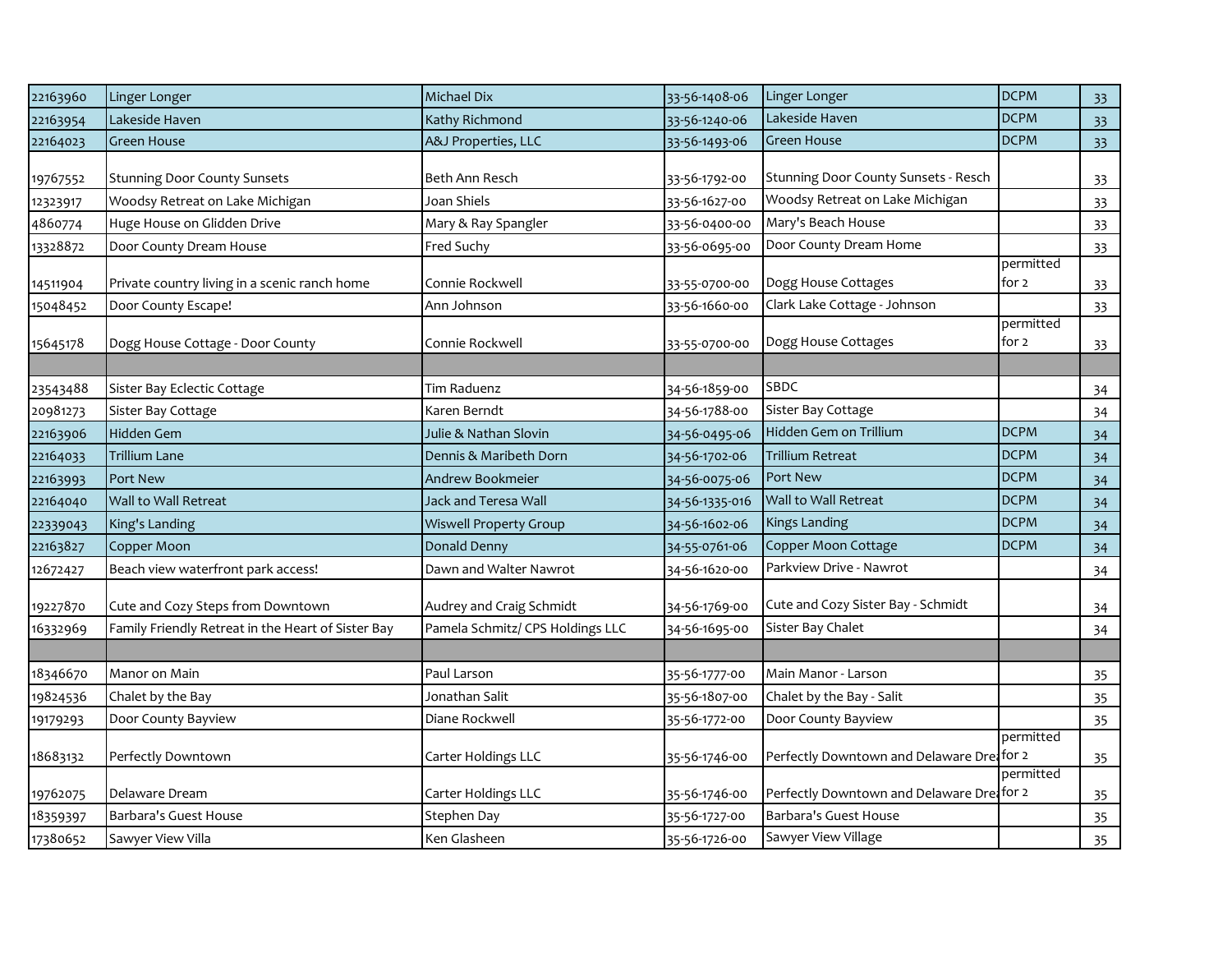| 1095333  | A City Cottage in the Heart of Town           | Kelly Avenson & Elliot Goettelman | 35-56-1651-00 | City Cottage, The                 |                                                               | 35 |
|----------|-----------------------------------------------|-----------------------------------|---------------|-----------------------------------|---------------------------------------------------------------|----|
| 10732512 | Private BR/BA, FRPLCE, Historic B&B           | Dennis Statz                      | 35-52-0856-00 | White Lace Inn                    | permitted<br>for eighteen<br>six units<br>listed on<br>Airbnb | 35 |
|          |                                               |                                   |               |                                   |                                                               |    |
| 3324489  | Downtown Sturgeon Bay, Arbor                  | RME Holdings - Robert Esposito    | 35-53-1452-00 | Arbor and Postcard - RME Holdings | Permitted<br>for two units                                    | 35 |
| 8129738  | Sturgeon Bay Doll House                       | Patrice Sebastian                 | 35-56-1565-00 | Sturgeon Bay Doll House           |                                                               | 35 |
| 10704789 | Private BR/BA, WHRPL, Historic B&b            | Dennis Statz                      | 35-52-0856-00 | White Lace Inn                    | permitted<br>for eighteen<br>six units<br>listed on<br>Airbnb | 35 |
|          |                                               |                                   |               |                                   | permitted                                                     |    |
| 17586605 | The Diplomat Bed and Breakfast/Chancery suite | Tami Dal Santo                    | 35-54-1544-00 | Diplomat Bed and Breakfast        | for six units                                                 | 35 |
| 9506189  | Diplomat Bed and Breakfast/Treaty Suite       | Tami Dal Santo                    | 35-54-1544-00 | Diplomat Bed and Breakfast        | permitted<br>for six units                                    | 35 |
| 23915694 | <b>Boat Bungalow</b>                          | Sam Parent                        |               |                                   |                                                               | 35 |
| 5974438  | Charisma 34ft Sailboat                        | Helen & Robin Urban               | 35-59-1501-00 | Charisma Sailboat                 | deact<br>perrmit                                              | 35 |
| 3190446  | Downtown Sturgeon Bay - Postcard              | RME Holdings - Robert Esposito    | 35-53-1452-00 | Arbor and Postcard - RME Holdings | Permitted<br>for two units                                    | 35 |
| 19180482 | The Coach House                               | Robert & Teresa Esposito          | 35-53-1628-00 |                                   | permitted<br>for $\frac{3}{5}$                                | 35 |
| 10569102 | Private BR/BA, FRPLCE, Historic B&B           | <b>Dennis Statz</b>               | 35-52-0856-00 | White Lace Inn                    | permitted<br>for eighteen<br>six units<br>listed on<br>Airbnb | 35 |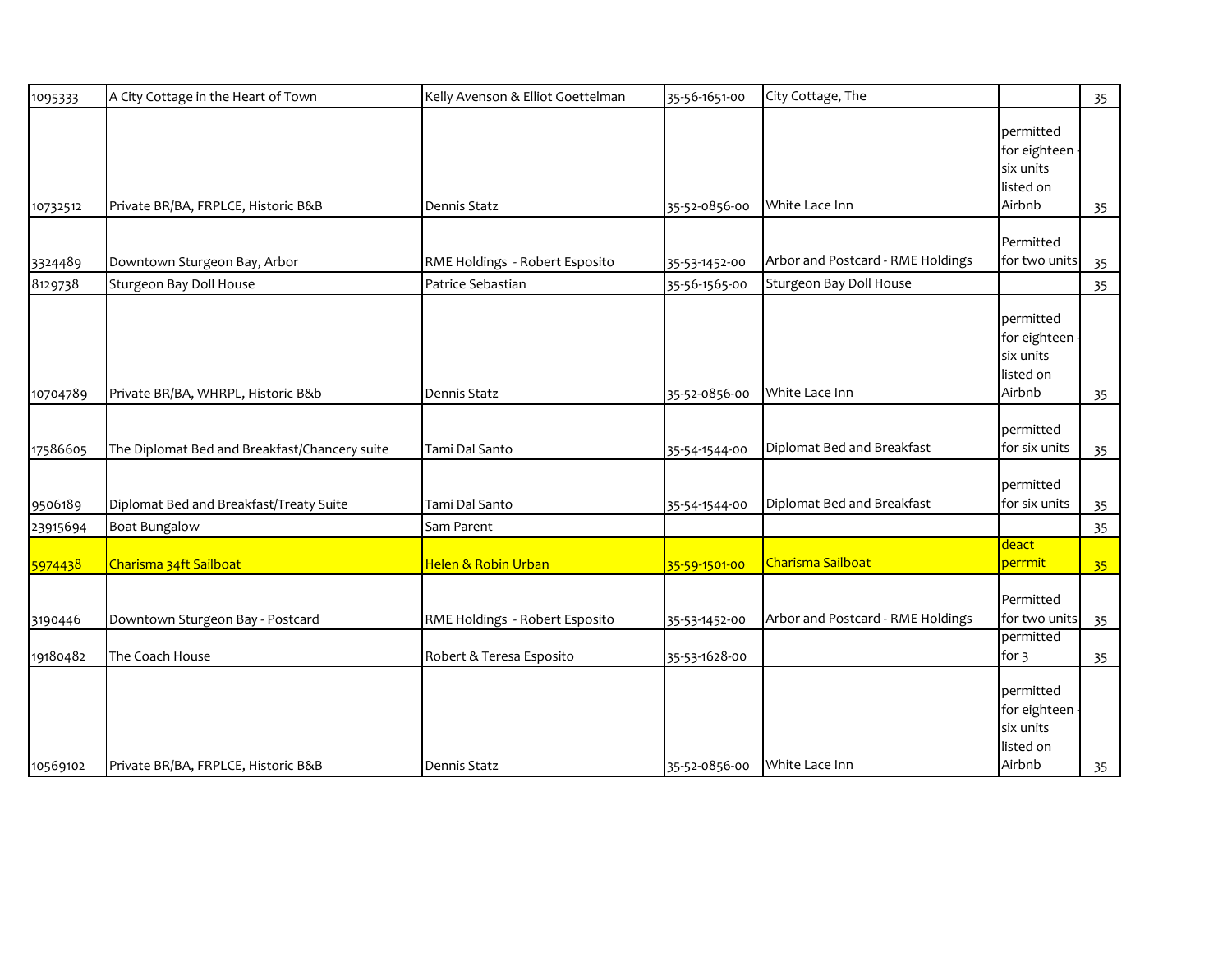|          |                                       |                                        |               |                                  | permitted                 |    |
|----------|---------------------------------------|----------------------------------------|---------------|----------------------------------|---------------------------|----|
|          |                                       |                                        |               |                                  | for eighteen<br>six units |    |
|          |                                       |                                        |               |                                  | listed on                 |    |
| 10731586 | Private BR/BA, FP & WHO, Historic B&B | Dennis Statz                           | 35-52-0856-00 | White Lace Inn                   | Airbnb                    |    |
|          |                                       |                                        |               |                                  |                           | 35 |
|          |                                       |                                        |               |                                  | permitted                 |    |
|          |                                       |                                        |               |                                  | for eighteen              |    |
|          |                                       |                                        |               |                                  | six units                 |    |
|          |                                       |                                        |               |                                  | listed on                 |    |
| 10700860 | Private BR/BA, Whrlpl, Historic B&B   | Dennis Statz                           | 35-52-0856-00 | White Lace Inn                   | Airbnb                    | 35 |
|          |                                       |                                        |               | Door County Waterfront Cottage   |                           |    |
| 21982114 | Sturgeon Bay Waterfront Cottage       | Eric Minten                            | 35-56-1767-00 | Minten                           |                           | 35 |
|          |                                       |                                        |               |                                  | permitted<br>for three    |    |
|          |                                       |                                        |               | CenterPointe Marina              | units                     |    |
| 3280736  | Door County Waterfront Cottage        | CenterPointe Yacht Services            | 35-56-0911-00 |                                  | permitted                 | 35 |
|          |                                       |                                        |               |                                  | for three                 |    |
| 13749828 | Door County Waterfront Cottage        | CenterPointe Yacht Services            | 35-56-0911-00 | CenterPointe Marina              | units                     | 35 |
|          |                                       |                                        |               |                                  |                           |    |
|          |                                       |                                        |               |                                  | permitted                 |    |
|          |                                       |                                        |               |                                  | for eighteen              |    |
|          |                                       |                                        |               |                                  | six units                 |    |
|          |                                       |                                        |               |                                  | listed on                 |    |
| 10730935 | Private BR/BA, FP & WHP, Historic B&B | Dennis Statz                           | 35-52-0856-00 | White Lace Inn                   | Airbnb                    | 35 |
|          |                                       |                                        |               |                                  |                           |    |
|          |                                       |                                        |               |                                  |                           |    |
|          |                                       |                                        |               |                                  |                           |    |
|          |                                       |                                        |               |                                  |                           |    |
| 16392503 | Lily Pad Cottage                      | Alisa Landman                          | 35-56-1808-00 | Lily Pad Cottage                 |                           | 35 |
|          |                                       |                                        |               |                                  | permitted                 |    |
| 12792862 | Downtown Sturgeon Bay CornerSuite     | Robert & Teresa Esposito               | 35-53-1628-00 | Villa and Corner Suite           | for 3                     | 35 |
| 9271311  | Chalet on the Shore                   | Jennifer Jorns & Brian Frisque         | 35-56-1663-00 | Chalet by the Shore              |                           | 35 |
| 18655796 | Petite Maison Bleu                    | Terry Cummings                         | 35-56-1755-00 | Petite Maison Bleu               |                           | 35 |
| 22027336 | Dancing Dragonfly Airbnb              | David Hayes                            | 35-54-1427-00 |                                  |                           | 35 |
| 13001169 | Gem Down the Lane                     | Carrie Rollins/ Estate of Jane Meacham | 35-56-1667-00 | Gem Down the Lane                |                           | 35 |
| 3518762  | Downtown Sturgeon Bay, Door County    | Hans Reumschuessel                     | 35-56-1437-00 | Downtown Sturgeon Bay            |                           | 35 |
| 13257277 | Door County Easy Living               | <b>Rich Miller</b>                     | 35-56-1654-00 | Door County Easy Living - Miller |                           | 35 |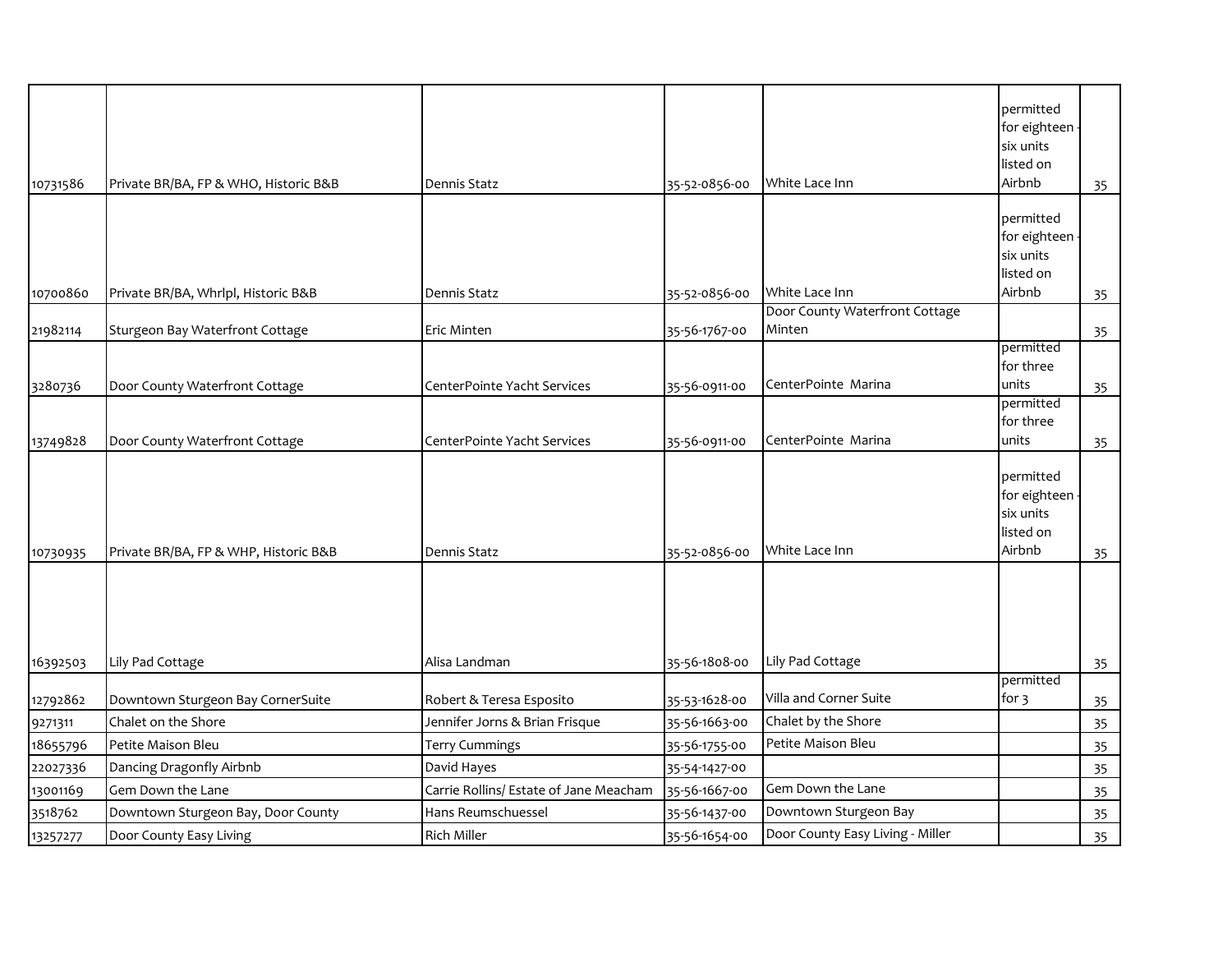|          |                                                   |                                      |               |                                    | permitted                       |    |
|----------|---------------------------------------------------|--------------------------------------|---------------|------------------------------------|---------------------------------|----|
| 12793691 | Downtown Sturgeon Bay Villa Suite                 | Robert & Teresa Esposito             | 35-53-1628-00 | Villa and Corner Suite             | for 3                           | 35 |
| 14487990 | Close to Everything in Sturgeon Bay               | Ann Kifer                            | 35-56-1673-00 | Neenah Street Holdings             |                                 | 35 |
| 21642288 | Overlooking Third Ave                             | Joe Baw and Rob Paul                 | 35-53-1816-00 | Overlooking Third Aveqq            |                                 | 35 |
| 4692800  | the Magnolia Suite                                | Diane Allen & Mike Perski            | 35-53-1096-00 | The Magnolia                       |                                 | 35 |
|          |                                                   | The Yacht Harbor, LLC & Sturgeon Bay |               |                                    | permitted                       |    |
| 18035205 | The Mary I                                        | Marinas.com                          | 35-59-1676-00 | Door County Houseboat Rentals, LLC | for 2                           | 35 |
|          |                                                   | The Yacht Harbor, LLC & Sturgeon Bay |               |                                    | permitted                       |    |
| 18913824 | Desiree the houseboat                             | Marinas.com                          | 35-59-1676-00 | Door County Houseboat Rentals, LLC | for $2$                         | 35 |
|          |                                                   |                                      |               |                                    |                                 |    |
|          |                                                   |                                      |               | Emmerich - On the Shore of Lake    |                                 |    |
| 5585456  | On the shore of Lake Michigan                     | Ann Emmerich                         | 36-56-1487-00 | Michigan                           |                                 | 36 |
| 20123299 | The Clerestory on Lake Michigan                   | Christopher Mohar                    | 36-56-1789-00 | The Clerestory on Lake Michigan    |                                 | 36 |
| 22503079 | WaterFront Townhouse on Sturgeon Bay Channel      | Joe Fittshur                         | 36-56-1329-00 | Port Haven Executive Home          |                                 | 36 |
| 9091864  | porthaven                                         | Joe Fittshur                         | 36-56-1329-00 | Port Haven Executive Home          |                                 | 36 |
|          |                                                   |                                      |               |                                    |                                 |    |
| 13904531 |                                                   | Joe Fittshur                         | 36-56-1329-00 | Port Haven Executive Home          | duplic listing                  | 36 |
| 19548982 | Tolan's Cottage                                   | Sally Tolan                          | 36-56-0816-13 | <b>Tolans Cottage</b>              |                                 | 36 |
| 10283729 | Historic Family Farm                              | Tom Mickelson                        | 36-56-1579-00 | Historic Family Farm               |                                 | 36 |
|          |                                                   |                                      |               |                                    | permitted                       |    |
| 6253565  | Lake Lane Cottages in Door County 31              | Rob Vogel                            | 36-56-0869-00 | Lake Lane Cottages                 | for $3$                         | 36 |
|          |                                                   |                                      |               |                                    | permitted<br>for $\overline{3}$ |    |
| 11700582 | Lake Lane Cottages Camper                         | Rob Vogel                            | 36-56-0869-00 | Lake Lane Cottages                 | permitted                       | 36 |
| 11699220 | Lake Lane Cottage #2                              | Rob Vogel                            | 36-56-0869-00 | Lake Lane Cottages                 | for $3$                         | 36 |
|          |                                                   |                                      |               |                                    |                                 |    |
| 18833980 | Sunset Cliff Cottage                              | Jon Hansen                           | 39-56-0860-00 | Sunset Cliff Cottage               |                                 | 39 |
| 1327057  | 3 Bedroom Cottage with a Water View               | Mark and Jill Schwarzbauer           | 39-56-1320-00 | La Bella Casa Di Mattoni           |                                 | 39 |
| 19285613 | Beautiful Waterfront Cabin Door County            | Donn Rozz, Robert Paul               | 39-53-1374-00 | Rozz Little Cemetery               |                                 | 39 |
| 15057147 | Door County Shore Front 2 Bdrm Cabin on 1.2 Acres | Pat O'Donnell                        | 39-56-1398-00 | Cabin Sun Over Beach               |                                 | 39 |
|          |                                                   |                                      |               |                                    | permitted                       |    |
| 21410626 | Hidden Treasure - Apartment   Door County         | Roxanne and Brian Ahlswede           | 39-56-1809-00 | Hidden Treasure House and Appt     | for $2$                         | 39 |
|          |                                                   |                                      |               |                                    | permitted                       |    |
| 20622494 | Hidden Treasure House   Door County               | Roxanne and Brian Ahlswede           | 39-56-1809-00 | Hidden Treasure House and Appt     | for 2                           | 39 |
| 17300921 | Family Friendly Cabin On The Bay!                 | Goffard                              | 39-56-1709-00 | Cabin on the Bay - Goffard         |                                 | 39 |
|          |                                                   |                                      |               |                                    |                                 |    |
| 19594834 | Waterfront Door County Cottage                    | Lisa Soukup                          | 42-56-1774-00 | Waterftont Cottage - Soukup        |                                 | 42 |
| 14266444 | Door County Waterfront Cottage                    | Bur Wholesale Company - John Bur     | 42-56-1666-00 | Waterfront Cottage - BUR           |                                 | 42 |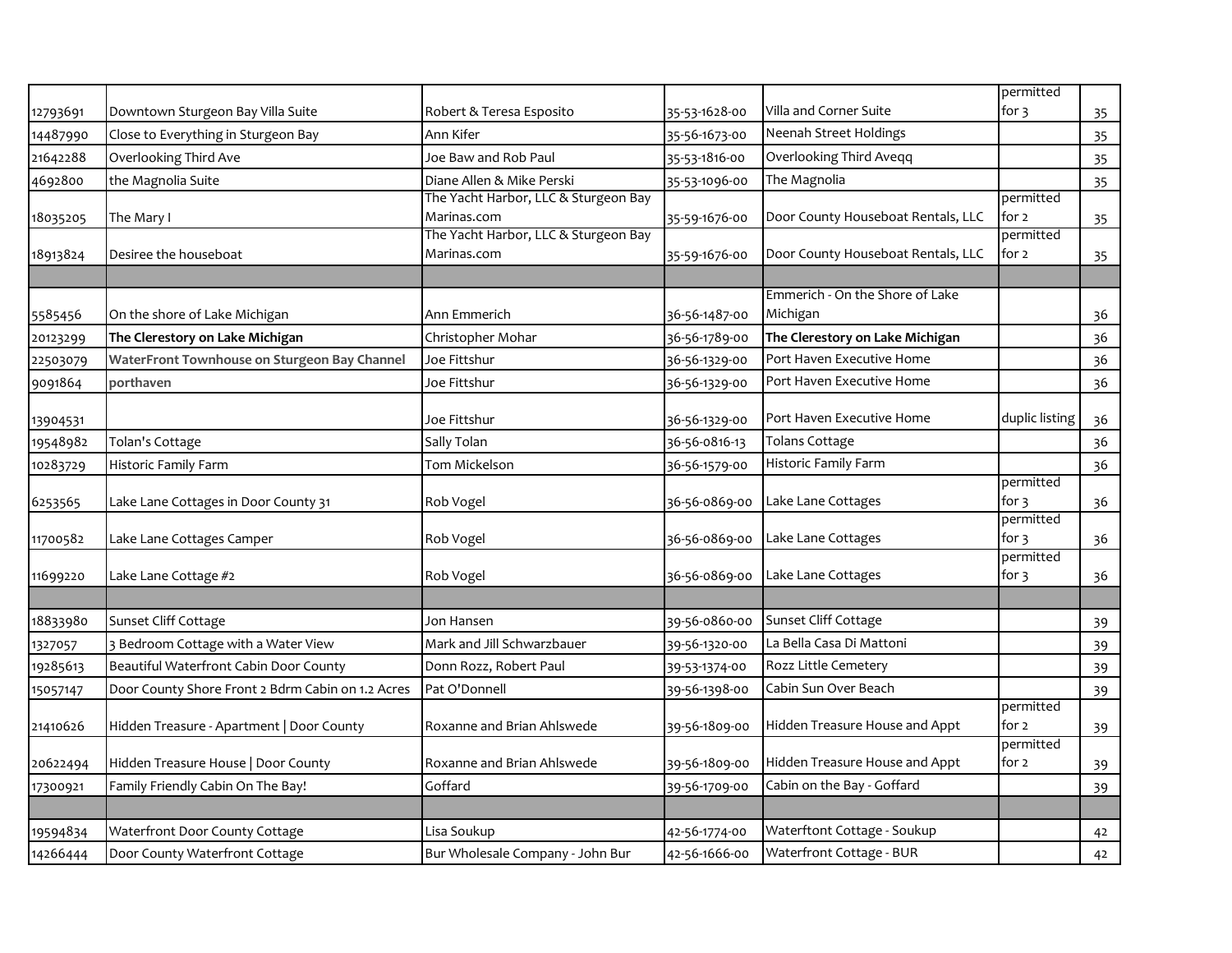| Washington Island home With history and<br>warmth<br>permitted<br>Viking Village<br>for 13<br>Andrew Valentincic<br>11389754<br>Charming Near Town Motel Room<br>46-50-1596-00<br>permitted<br>Viking Village<br>Viking Village 2 Bedroom Flat<br>for 13<br>8898775<br>Andrew Valentincic<br>46-50-1596-00<br>Danish Log Cabin<br>Shoreline Log Cottage on Island<br>46-56-1510-00<br>Kathleen Cascio<br>4799617<br>permitted<br>Sunrise Log Cabins<br>for 2<br>Sunrise Nook<br>46-56-1884-00<br>14180661<br>Robert Toerpe<br>LLC INITIATIVE'S RETREAT<br>46-56-1846-00<br><b>Initiatives Retreat</b><br>Initiative's Retreat<br>22534319<br>Old Orchard Farm<br>Old Orchard Farm<br>Deb Sheridan<br>46-56-1867-00<br>22717916<br>Quiet Cabin in the Woods - Beneda<br>Quiet Cabin with Deck in Woods<br>Jim Beneda<br>46-56-1575-00<br>permitted<br>Viking Village<br>for $13$<br>Charming one bedroom flat at Viking Village<br>Andrew Valentincic<br>46-50-1596-00<br>14825088<br>permitted<br>Coffee Creek Cabin<br>for 2<br>Cute Affordable Cabin on Island<br>Dawn Chier<br>46-55-0731-00<br>13156138<br>permitted |            |  |
|--------------------------------------------------------------------------------------------------------------------------------------------------------------------------------------------------------------------------------------------------------------------------------------------------------------------------------------------------------------------------------------------------------------------------------------------------------------------------------------------------------------------------------------------------------------------------------------------------------------------------------------------------------------------------------------------------------------------------------------------------------------------------------------------------------------------------------------------------------------------------------------------------------------------------------------------------------------------------------------------------------------------------------------------------------------------------------------------------------------------------|------------|--|
| 24117398<br>714587                                                                                                                                                                                                                                                                                                                                                                                                                                                                                                                                                                                                                                                                                                                                                                                                                                                                                                                                                                                                                                                                                                       |            |  |
|                                                                                                                                                                                                                                                                                                                                                                                                                                                                                                                                                                                                                                                                                                                                                                                                                                                                                                                                                                                                                                                                                                                          | 46         |  |
|                                                                                                                                                                                                                                                                                                                                                                                                                                                                                                                                                                                                                                                                                                                                                                                                                                                                                                                                                                                                                                                                                                                          |            |  |
|                                                                                                                                                                                                                                                                                                                                                                                                                                                                                                                                                                                                                                                                                                                                                                                                                                                                                                                                                                                                                                                                                                                          | 46         |  |
|                                                                                                                                                                                                                                                                                                                                                                                                                                                                                                                                                                                                                                                                                                                                                                                                                                                                                                                                                                                                                                                                                                                          | 46         |  |
|                                                                                                                                                                                                                                                                                                                                                                                                                                                                                                                                                                                                                                                                                                                                                                                                                                                                                                                                                                                                                                                                                                                          | 46         |  |
|                                                                                                                                                                                                                                                                                                                                                                                                                                                                                                                                                                                                                                                                                                                                                                                                                                                                                                                                                                                                                                                                                                                          |            |  |
|                                                                                                                                                                                                                                                                                                                                                                                                                                                                                                                                                                                                                                                                                                                                                                                                                                                                                                                                                                                                                                                                                                                          | 46         |  |
|                                                                                                                                                                                                                                                                                                                                                                                                                                                                                                                                                                                                                                                                                                                                                                                                                                                                                                                                                                                                                                                                                                                          | 46         |  |
|                                                                                                                                                                                                                                                                                                                                                                                                                                                                                                                                                                                                                                                                                                                                                                                                                                                                                                                                                                                                                                                                                                                          | 46         |  |
|                                                                                                                                                                                                                                                                                                                                                                                                                                                                                                                                                                                                                                                                                                                                                                                                                                                                                                                                                                                                                                                                                                                          | 46         |  |
|                                                                                                                                                                                                                                                                                                                                                                                                                                                                                                                                                                                                                                                                                                                                                                                                                                                                                                                                                                                                                                                                                                                          |            |  |
|                                                                                                                                                                                                                                                                                                                                                                                                                                                                                                                                                                                                                                                                                                                                                                                                                                                                                                                                                                                                                                                                                                                          | 46         |  |
|                                                                                                                                                                                                                                                                                                                                                                                                                                                                                                                                                                                                                                                                                                                                                                                                                                                                                                                                                                                                                                                                                                                          |            |  |
|                                                                                                                                                                                                                                                                                                                                                                                                                                                                                                                                                                                                                                                                                                                                                                                                                                                                                                                                                                                                                                                                                                                          | 46         |  |
| Coffee Creek Cabin<br>Coffee Creek Cabins "Biker Cabin" on Wash. Island<br>Dawn Chier<br>for 2<br>13378765<br>46-55-0731-00                                                                                                                                                                                                                                                                                                                                                                                                                                                                                                                                                                                                                                                                                                                                                                                                                                                                                                                                                                                              | 46         |  |
| Bay Farm LLC<br>46-56-1650-00<br>Bay Farm Lake Cottage<br>Kathleen Young<br>14443055                                                                                                                                                                                                                                                                                                                                                                                                                                                                                                                                                                                                                                                                                                                                                                                                                                                                                                                                                                                                                                     | 46         |  |
| permitted<br>Viking Village<br>for $13$<br>Sunrise A Frame on the lake<br>Andrew Valentincic                                                                                                                                                                                                                                                                                                                                                                                                                                                                                                                                                                                                                                                                                                                                                                                                                                                                                                                                                                                                                             |            |  |
| 10907613<br>46-50-1596-00<br>permitted                                                                                                                                                                                                                                                                                                                                                                                                                                                                                                                                                                                                                                                                                                                                                                                                                                                                                                                                                                                                                                                                                   | 46         |  |
| Viking Village<br>for 13<br>Cozy and charming studio with kitchen.<br>Andrew Valentincic<br>46-50-1596-00<br>15351847                                                                                                                                                                                                                                                                                                                                                                                                                                                                                                                                                                                                                                                                                                                                                                                                                                                                                                                                                                                                    | 46         |  |
| <b>Menominee River Vacation Home</b><br>Not Door County Comes up in Door County Search<br>Outside DC<br>20991844                                                                                                                                                                                                                                                                                                                                                                                                                                                                                                                                                                                                                                                                                                                                                                                                                                                                                                                                                                                                         |            |  |
| Not Door County Comes up in Door County Search<br><b>Rest and Ride</b><br><b>Outside DC</b><br>23237716                                                                                                                                                                                                                                                                                                                                                                                                                                                                                                                                                                                                                                                                                                                                                                                                                                                                                                                                                                                                                  |            |  |
| Not Door County Comes up in Door County Search<br>Outside DC<br><b>Nuttall Vacation Stays</b><br>20439805                                                                                                                                                                                                                                                                                                                                                                                                                                                                                                                                                                                                                                                                                                                                                                                                                                                                                                                                                                                                                |            |  |
| Not Door County Comes up in Door County Search<br><b>Outside DC</b><br>Lundgren Tree Farm<br>443694                                                                                                                                                                                                                                                                                                                                                                                                                                                                                                                                                                                                                                                                                                                                                                                                                                                                                                                                                                                                                      |            |  |
| <b>Flom Retreat</b><br>Not Door County Comes up in Door County Search<br>Outside DC<br>8900070                                                                                                                                                                                                                                                                                                                                                                                                                                                                                                                                                                                                                                                                                                                                                                                                                                                                                                                                                                                                                           |            |  |
| Outside DC<br>Downtown Menominee House<br>Not Door County Comes up in Door County Search<br>18506853                                                                                                                                                                                                                                                                                                                                                                                                                                                                                                                                                                                                                                                                                                                                                                                                                                                                                                                                                                                                                     |            |  |
| Not Door County Comes up in Door County Search<br><b>Outside DC</b><br>Escape to the Guest House on the Menominee<br>19176512                                                                                                                                                                                                                                                                                                                                                                                                                                                                                                                                                                                                                                                                                                                                                                                                                                                                                                                                                                                            |            |  |
| Cottage on Cedar<br>Not Door County Comes up in Door County Search<br><b>Outside DC</b><br>14266783                                                                                                                                                                                                                                                                                                                                                                                                                                                                                                                                                                                                                                                                                                                                                                                                                                                                                                                                                                                                                      |            |  |
| Home Away From Home Northern Wisconsin<br>Not Door County Comes up in Door County Search<br><b>Outside DC</b><br>19012043                                                                                                                                                                                                                                                                                                                                                                                                                                                                                                                                                                                                                                                                                                                                                                                                                                                                                                                                                                                                |            |  |
| <b>Paradise View</b><br>Not Door County Comes up in Door County Search<br><b>Outside DC</b><br>20411213                                                                                                                                                                                                                                                                                                                                                                                                                                                                                                                                                                                                                                                                                                                                                                                                                                                                                                                                                                                                                  |            |  |
| Not Door County Comes up in Door County Search<br>21816968<br><b>Hogans Place</b>                                                                                                                                                                                                                                                                                                                                                                                                                                                                                                                                                                                                                                                                                                                                                                                                                                                                                                                                                                                                                                        | Outside DC |  |
| Not Door County Comes up in Door County Search<br>Outside DC<br><b>Cozy Lakefront Home</b><br>21549001                                                                                                                                                                                                                                                                                                                                                                                                                                                                                                                                                                                                                                                                                                                                                                                                                                                                                                                                                                                                                   |            |  |
| 14648642<br>Not Door County Comes up in Door County Search<br>Upper Peninsula MI Retreat<br>Outside DC                                                                                                                                                                                                                                                                                                                                                                                                                                                                                                                                                                                                                                                                                                                                                                                                                                                                                                                                                                                                                   |            |  |